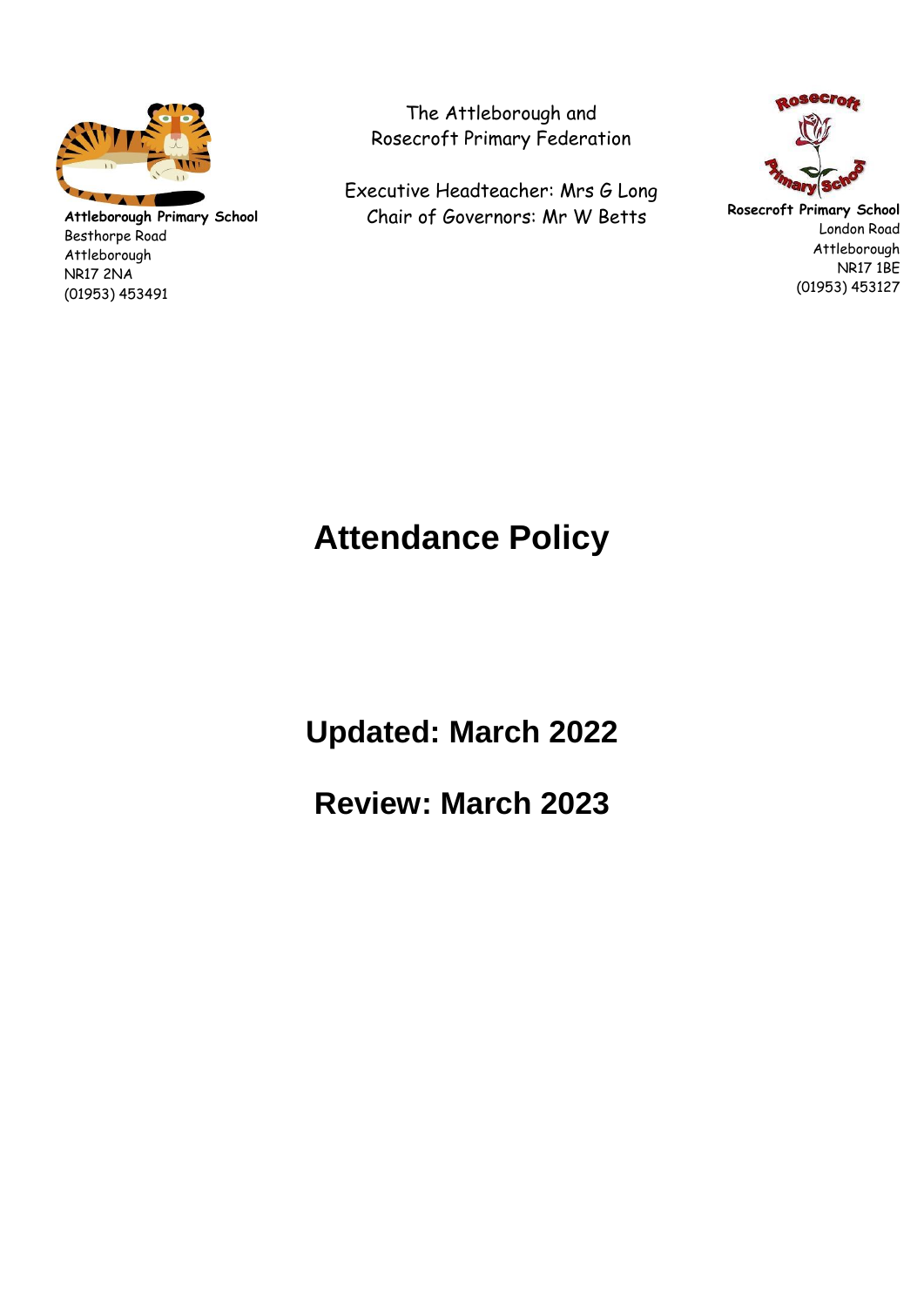| <b>Contents</b>                                               |    |
|---------------------------------------------------------------|----|
| <b>Introduction/Aim</b>                                       | 5  |
| <b>Legal Framework</b>                                        | 5  |
| <b>Definitions</b>                                            | 6  |
| <b>Roles and Responsibilities</b>                             | 7  |
| <b>Categorising Absence and Attendance</b>                    | 10 |
| Leave of absence                                              | 10 |
| <b>Medical appointments and absence due to illness</b>        | 11 |
| <b>Pupil absence for the purposes of Religious Observance</b> | 12 |
| <b>Gypsy, Roma and Traveller pupils</b>                       | 12 |
| <b>Unauthorised absence</b>                                   | 13 |
| <b>Attendance Protocols</b>                                   | 13 |
| <b>Register keeping and recording</b>                         | 13 |
| Late arrival at school                                        | 13 |
| <b>Expected absence procedure for parents</b>                 | 14 |
| <b>Attendance procedure and reward system</b>                 | 15 |
| <b>Support Systems</b>                                        | 16 |
| <b>Persistent Absence and the use of legal interventions</b>  | 16 |
| <b>Reduced timetables</b>                                     | 17 |
| <b>Deletions from the Register</b>                            | 17 |
| <b>Related Policies</b>                                       | 18 |
| <b>Statutory Framework</b>                                    | 18 |
| <b>Appendices</b>                                             | 18 |
| <b>Appendix 1: Department for Education Attendance and</b>    | 19 |
| <b>Absence Codes</b>                                          |    |
| Appendix 2: Fixed penalty notice whole school warning letter  | 24 |
| Appendix 3: Example leave of absence request form             | 26 |
| <b>Addendum: Arrangements for Attendance during Covid-19</b>  | 27 |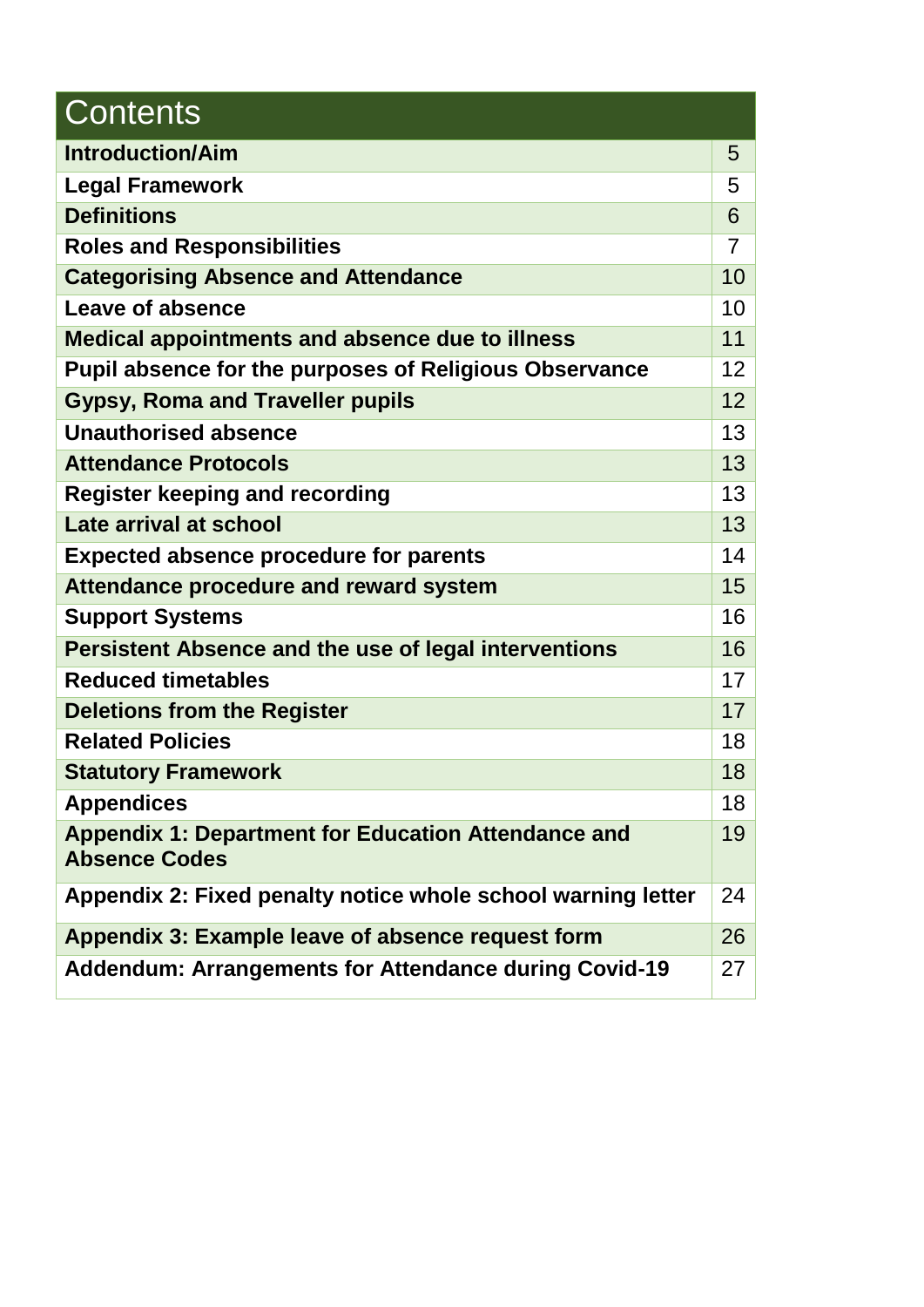### **1. Introduction/Aim**

- 1.1 Regular school attendance is essential if children are to achieve their full potential. [Research](https://www.gov.uk/government/publications/absence-and-attainment-at-key-stages-2-and-4-2013-to-2014) commissioned by the Department for Education shows missing school for even a day can mean a child is less likely to achieve good grades, which can have a damaging effect on their life chances.
- 1.2 At The Attleborough and Rosecroft Primary Federation we believe that regular school attendance enables children both to maximise the educational opportunities available to them. Missing out on lessons leaves children vulnerable to falling behind and can put them at risk of wider harm. We value the attendance of all pupils. As set out in this policy, we will work with families to identify the reasons for poor attendance and try to resolve any difficulties at the earliest opportunity.
- 1.3 Our attendance policy aims to give clear guidance to staff, parents, pupils and governors to:
	- Support pupil's achievement by establishing the highest possible levels of attendance and punctuality;
	- Recognise the key role of all staff in promoting good attendance;
	- Provide a clear framework for monitoring and responding to pupil absences;
	- Make parents / carers aware of their legal responsibilities and ensure their children have access to the education to which they are entitled.
- 1.4 We recognise that attendance is a matter for the whole school community. Our Attendance Policy should not be viewed in isolation; it is a strand that runs through all aspects of school improvement, supported by our policies on safeguarding, prevention of bullying, behaviour and inclusive learning. This policy also considers the Human Rights Act 1998, the Equality Act 2010 and other relevant legislation.

### **2. Legal Framework**

2.1 Section 7 of the 1996 Education Act states that parents must ensure that children of compulsory school age receive efficient full-time education suitable to their age, ability and aptitude to any special educational needs they may have, either by regular attendance at school or otherwise. A child is of compulsory school age at the beginning of the term following their 5th birthday. A child ceases to be of compulsory school age on the last Friday in June of the school year in which they reach the age of 16.

2.2 The government expects all schools and local authorities to:

- Promote good attendance and reduce absence, including persistent absence;
- Ensure every pupil has access to full-time education to which they are entitled;
- and, act early to address patterns of absence.

Parents are expected to perform their legal duty by ensuring their children of compulsory school age who are registered at school attend regularly.

In accordance with the Education Act 1996, we will work with the Local Authority to ensure that parents are supported to secure education for children of compulsory school age and where necessary, use legal enforcement.

### **3. Definitions**

3.1 The Education (Pupil Registration) (England) Regulations 2006, as amended by 2016 regulations, require schools to take an attendance register twice a day, once at the start of the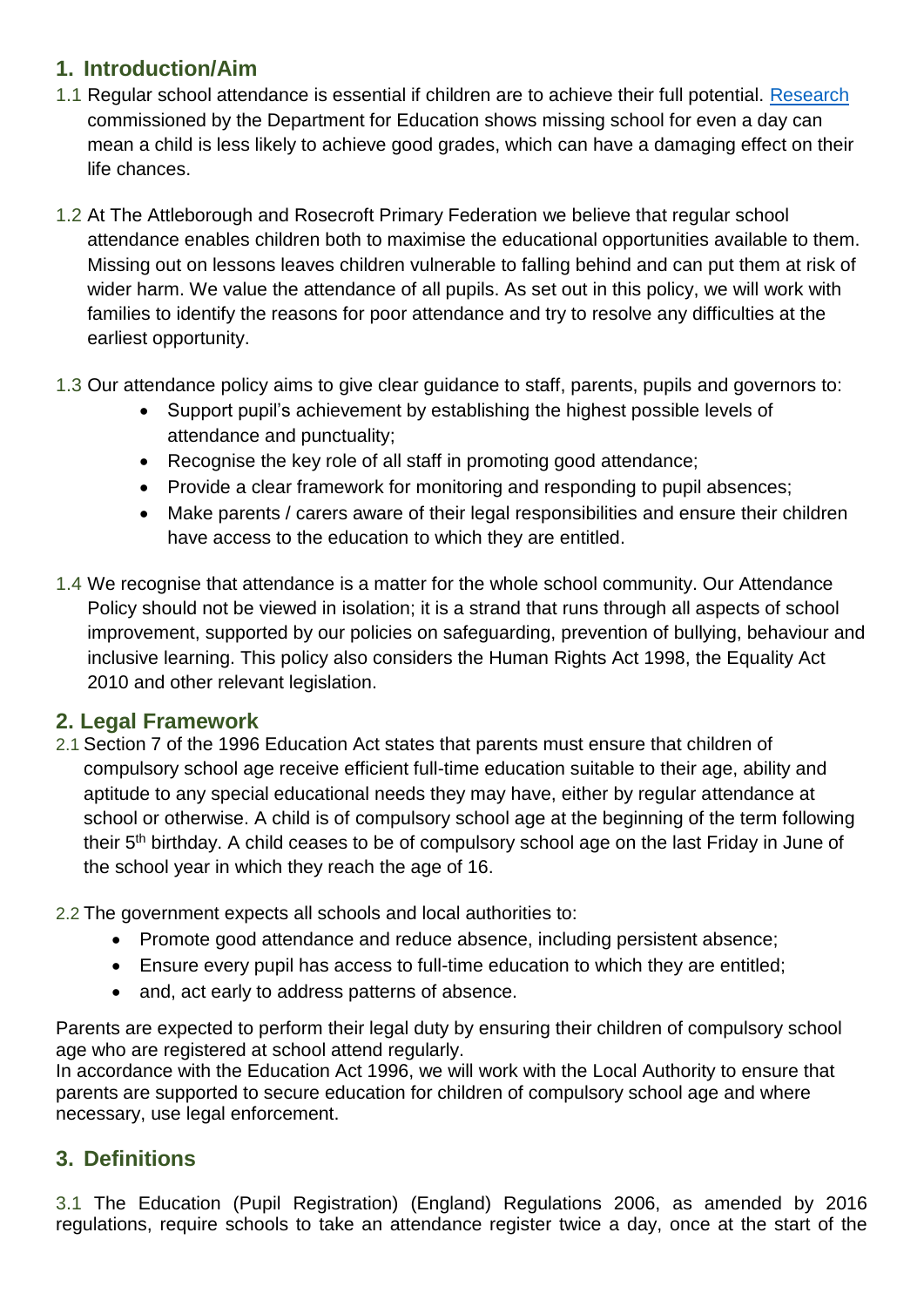morning session and then again during the afternoon session. The register must record whether the pupil was:

- Present:
- Absent:
- Present at approved educational activity;
- Unable to attend due to exceptional circumstances; or
- Not attending in circumstances relating to coronavirus (COVID-19)<sup>1</sup>

3.2 For the purpose of this policy, the school defines:

"Absence" as:

- Arrival at school after the register has closed
- Not attending school for any reason

Regular attendance as:

 Attendance at every session the school is open to pupils unless their absence has been authorised

An "authorised absence" as:

- An absence for sickness for which the school has granted leave
- Medical or dental appointments which unavoidably fall during school time, for which the school has granted leave
- Religious or cultural observances for which the school has granted leave
- An absence due to a family emergency or unavoidable cause

An "unauthorised absence" as:

- Parents keeping children off school unnecessarily or without reason
- Truancy before or during the school day
- Absences which have never been properly explained
- Arrival at school after the register has closed
- Shopping, looking after other children or birthdays
- Day trips and holidays in term-time which have not been agreed
- Leaving school for no reason during the day

"Persistent absenteeism" (PA) as:

Missing 10% or more of schooling across the year for any reason

"Parent" as

1

- Any natural parent, whether married or not
- Any parent who, although not a natural parent, has parental responsibility as defined in the Children Act (1989) for a child or young person
- Any person who, although not a natural parent, has care of a child or young person

<sup>&</sup>lt;sup>1</sup> See [Addendum: recording attendance in relation to coronavirus \(COVID-19\),](https://www.gov.uk/government/publications/school-attendance/addendum-recording-attendance-in-relation-to-coronavirus-covid-19-during-the-2020-to-2021-academic-year) and the Addendum to this policy which outline the changes made to regulations governing school attendance registers in relation to coronavirus (COVID-19), which come into effect from 26 July 2021 for use throughout the 2021 to 2022 school year.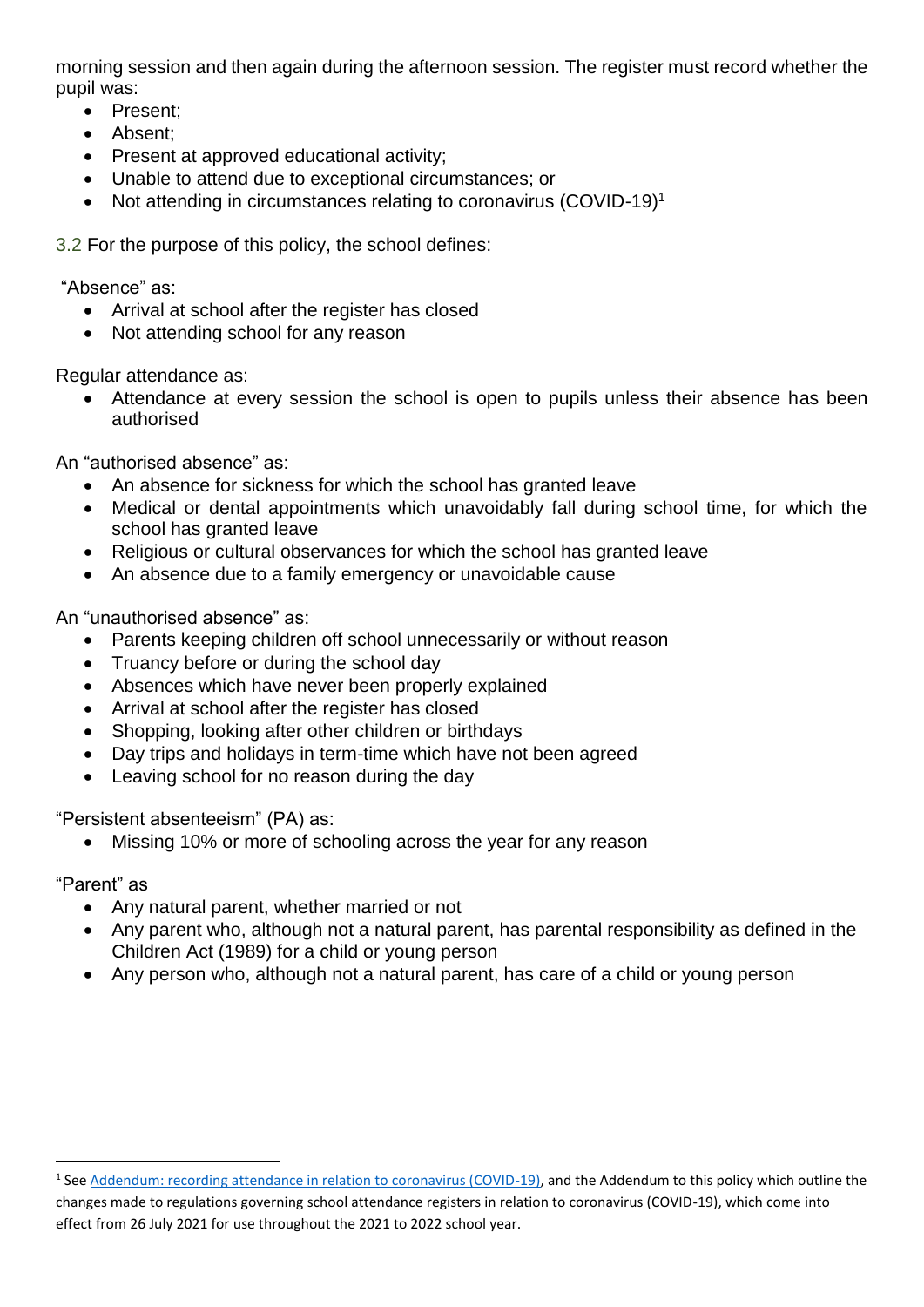### **4. Roles and Responsibilities**

At The Attleborough and Rosecroft Primary Federation, we believe that improved school attendance is a responsibility shared by governors, school staff, parents, pupils and the wider school community.

#### **ROLES AND RESPONSIBILITIES**

*Schools should insert the names of key staff with responsibility for the management of attendance.* 

| <b>Role</b>               | <b>Name</b>                   | <b>Contact details</b> |
|---------------------------|-------------------------------|------------------------|
| <b>Attendance Lead</b>    | <b>Gayle Long</b>             | 01953 453491           |
| <b>Attendance Officer</b> |                               | 01603 221837           |
|                           | <b>Christina Holyoake</b>     |                        |
| Named Governor for        | <b>Ruth Beattie/Henrietta</b> | Via the school office  |
| <b>Attendance</b>         | <b>Branston</b>               |                        |

The Governors of The Attleborough and Rosecroft Primary Federation will:

- Ensure that the importance and value of goo d attendance is promoted to pupils and their parents;
- Annually review the school's Attendance Policy and ensure the required resources are available to fully implement the policy;
- Identify a member of the governing body to lead on attendance matters;
- Ensure that the regulations and other relevant legislation are complied with;
- Agree school attendance targets and submit these to the Local Authority within the agreed timescale each year and where appropriate link these to the Performance Management of Senior Leadership within the school;
- Monitor the school's attendance and related issues through termly reporting at Governors' meetings;
- Ensure that attendance data is reported to the Local Authority or Department for Education as required and on time;
- Ensure that there is a named senior manager to lead on attendance;
- Ensure that the school has clear systems to report, record and monitor the attendance of all pupils, including those who are educated off-site ;
- Ensure that there are procedures for collecting and analysing attendance data frequently to identify causes and patterns of absence;
- Ensure that data is understood and used to devise solutions and to evaluate the effectiveness of interventions.

The Senior Management Team at The Attleborough and Rosecroft Primary Federation will:

- Actively promote the importance and value of good attendance to pupils and their parents;
- Form positive relationships with pupils and parents;
- Ensure that there is a whole school approach which reinforces good school attendance, with good teaching and learning experiences that encourage all pupils to attend and to achieve;
- Monitor the implementation of the Attendance Policy and ensure that the policy is reviewed annually;
- Ensure that all staff are aware of the Attendance Policy and adequately trained to address attendance issues;
- Ensure that the regulations and other relevant legislation are complied with;
- Ensure that there is a named senior manager to lead on attendance and allocate sufficient time and resource;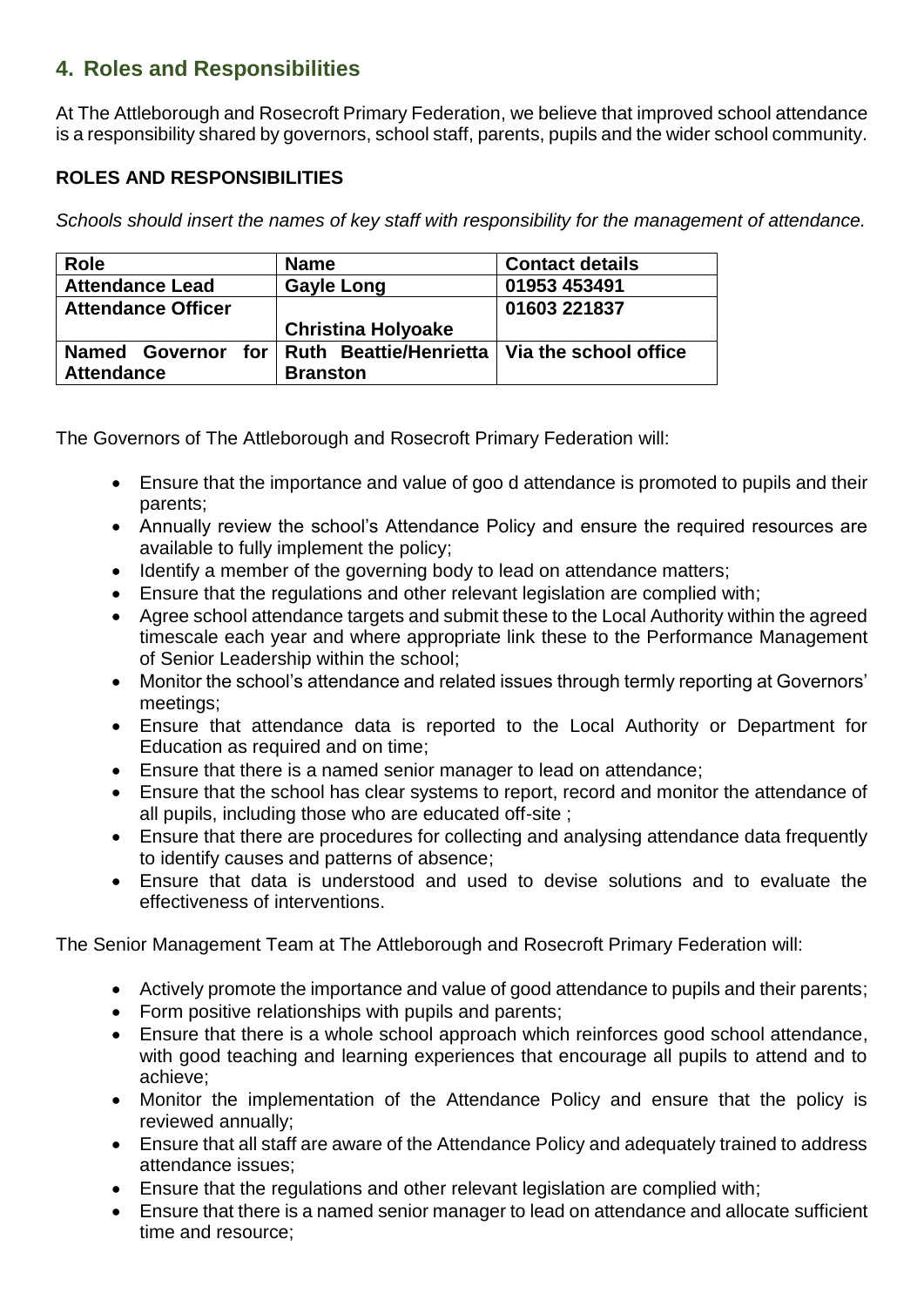- Return school attendance data to the Local Authority and the Department for Education as required and on time;
- Report the school's attendance and related issues through termly reporting to the Governors and on a half-termly basis to the lead governor for attendance;
- Ensure that systems to report, record and monitor the attendance of all pupils, including those who are educated off-site are implemented;
- Ensure that attendance data is collected and analysed frequently to identify causes and patterns of absence;
- Interpret the data to devise solutions and to evaluate the effectiveness of interventions;
- Develop a multi-agency response to improve attendance and support pupils and their families;
- Document interventions used to a standard required by the local authority should legal proceedings be instigated;
- Set out how Pupil Premium will be used to support pupils with irregular attendance.

All staff at The Attleborough and Rosecroft Primary Federation will:

- Actively promote the importance and value of good attendance to pupils and their parents;
- Form positive relationships with pupils and parents;
- Contribute to a whole school approach which reinforces good school attendance; with good teaching and learning experiences that encourage all pupils to attend and to achieve;
- Comply with the regulations and other relevant legislation;
- Implement systems to report, record and monitor the attendance of all pupils, including those who are educated off-site;
- Ensure that registers are recorded accurately and in a timely manner;
- Contribute to the evaluation of school strategies and interventions;
- Work with other agencies to improve attendance and support pupils and their families.

Pupils will:

- Be aware of the school's attendance policy and when and where they are required to attend. This will be communicated to them through the school staff, parents, and the school timetable;
- Speak to their class teacher or another member of staff if they are experiencing difficulties at school or at home which may impact on their attendance;
- Attend all lessons ready to learn, with the appropriate learning tools requested and on time for the class;
- Bring a note of explanation from their parents or guardians to explain an absence that has happened or is foreseen;
- Follow the correct set school procedure if they arrive late. This will help the school to monitor attendance and keep accurate records for the child's individual attendance. This is also vital for health and safety in the event of a school evacuation.

The member of staff responsible for attendance will work to further develop relationships with families to bring about improved attendance. This may involve seeking multi-agency support. The member of staff responsible for attendance will support good attendance, respond to concerns and promote improvement in attendance by:

- Monitoring and analysing pupil attendance data;
- Undertaking weekly attendance meetings with the Designated Safeguarding Lead and other relevant staff members;
- Implementing the identified strategies for promoting good whole school attendance;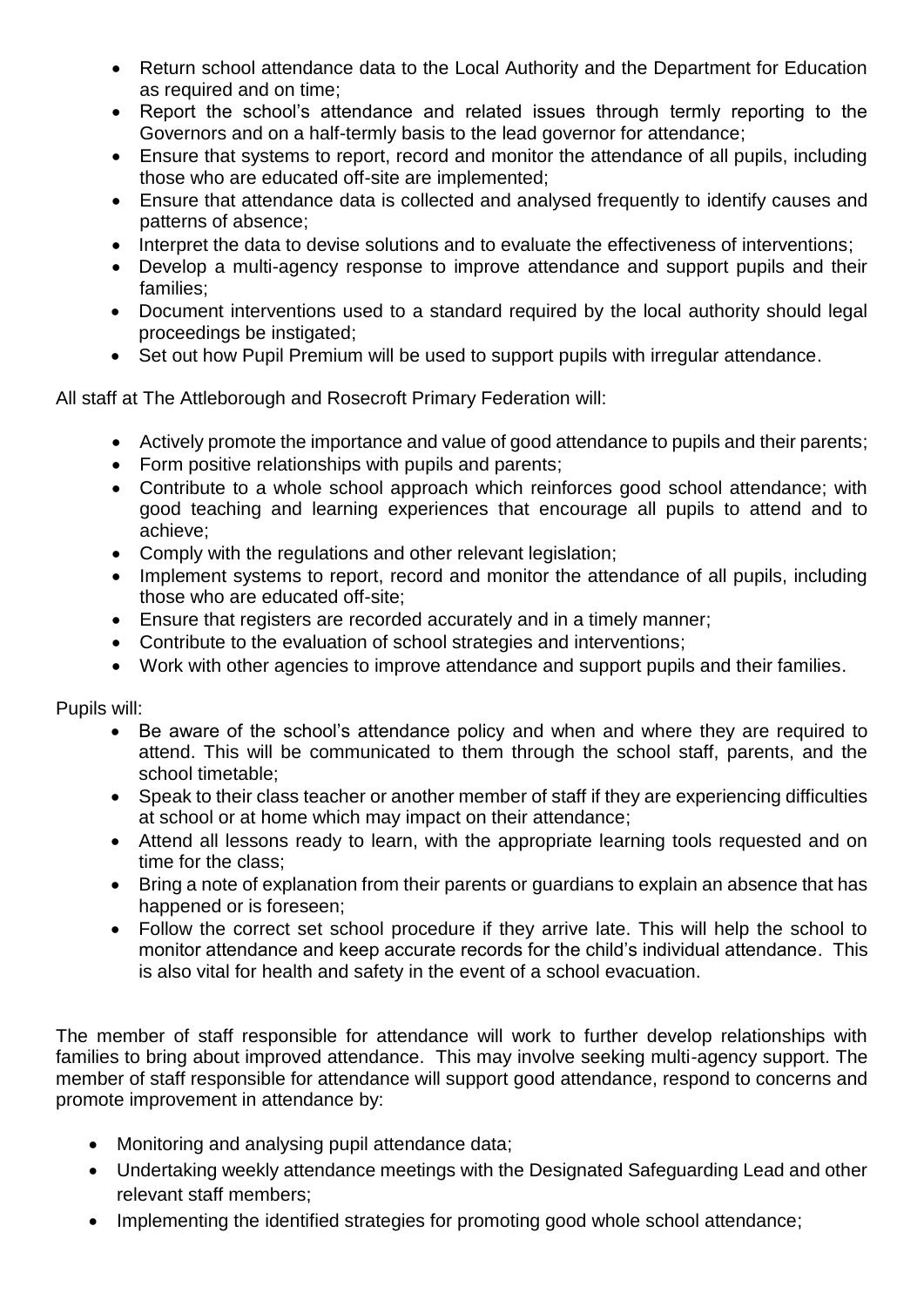- Implementing the identified strategies for tackling unsatisfactory attendance
- Managing individual pupil casework files;
- Coordinating individual action plans for pupils causing concern including the instigation of a Family Support Plan (FSP) and/ or the implementation of a parenting contract;
- Ensuring first day calling procedures are adhered to, if a child is absent from school without contact from parents;
- Taking an active lead in delivering whole school initiatives such as awards assemblies and reward schemes;
- Making referrals to appropriate external agencies.

The Attleborough and Rosecroft Primary Federation **r**equests that parents will:

- Take a positive interest in their child's work and educational progress;
- Ensure their child has regular attendance at school;
- Instil the value of education and regular school attendance within the home environment;
- Contact the school if their child is absent to let them know the reason why and the expected date of return, following this with a note wherever possible;
- Avoid unnecessary absences; for example, by making medical and dental appointments for outside of school hours;
- Ask the school for help if their child is experiencing difficulties with any aspect of their school work or home and family life;
- Inform the school of any change in circumstances that may impact on their child's attendance;
- Support the school by becoming involved in their child's education, forming a positive relationship with school and acknowledging the importance of children receiving the same messages from both school and home;
- Maintain effective routines at home to support good attendance;
- Attend all meetings requested to discuss attendance issues.

### **5. Categorising Absence and Attendance**

5.1 The table at Appendix 1 of this policy outlines the national codes which enable all schools to record and monitor attendance and absence in a consistent way and comply with the regulations and Department for Education advice<sup>2</sup>. When marking our registers, we will apply these codes to accurately record and report attendance.

### **5.2 Leave of Absence**

1

5.2.1 Since September 2013, changes to Government regulations and guidance mean that Head of School/Executive Headteacher can no longer authorise leave of absence for the sole purpose of a holiday (unless in exceptional circumstances). All absences associated with a holiday (without exceptional circumstance) during term time will be marked as unauthorised within the register. Any parents known to have removed their child from school for the sole purpose of a holiday may be referred to the Local Authority and be issued with a penalty notice fine or referred to the Local Authority to consider prosecution.

5.2.2 We believe that children need to be in school for all sessions so that they can make the most progress possible. However, we do understand that there are times where a parent may legitimately request leave of absence for a child due to 'exceptional circumstances.' At The Attleborough and Rosecroft Primary Federation, leave of absence shall not be granted unless there are 'exceptional

<sup>&</sup>lt;sup>2</sup> ['School attendance Guidance for maintained schools, academies, independent schools and local authorities', DfE \(August 2020\)](https://assets.publishing.service.gov.uk/government/uploads/system/uploads/attachment_data/file/907535/School_attendance_guidance_for_2020_to_2021_academic_year.pdf)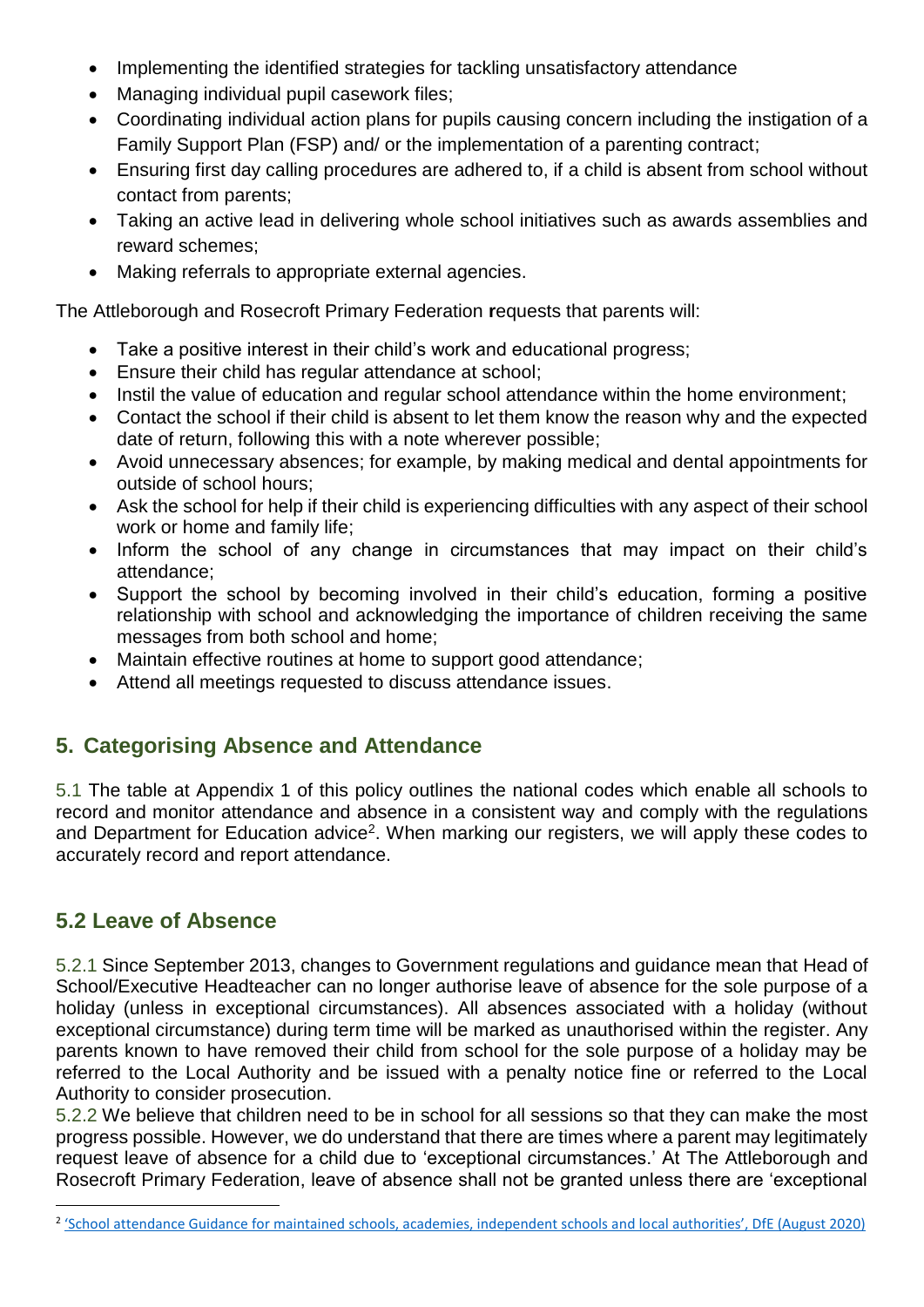circumstances. This may only be granted at the discretion of the Head of School/Executive Headteacher. The Attleborough and Rosecroft Primary Federation will respond to all applications for leave of absence in writing.

5.2.3 Parents wishing to apply for leave of absence during term time must apply in writing to the Head of School/Executive Headteacher at least a month before the planned leave. If a written request for leave of absence is not completed and the leave is taken without a request being submitted, the leave will not be considered by the Head of School/Executive Headteacher and it will be marked as unauthorised. The Attleborough and Rosecroft Primary Federation will treat each application individually and discuss with you the circumstances of the application before a decision is made. Retrospective requests will not be considered and therefore will result in the absence being categorised as **unauthorised.** In such cases the school may make a referral to the Local Authority to request that a penalty notice fine is issued or consider prosecution.

5.2.4 A penalty notice request or a referral for prosecution may be submitted to the Local Authority should: -

- The parent fails to submit a leave of absence request in advance of taking the leave
- An application for a leave of absence is not agreed by the Head of School/Executive Headteacher but is still taken
- A longer period is taken in excess of the agreed number of days.

5.2.5 When absence is granted by the Head of School/Executive Headteacher, the parents will need to agree a date of return. If a pupil fails to return on the expected date and contact is not received from, or made with the parents, school will seek advice from the Local Authority. This could result in possible children missing from education procedures being instigated.

### **5.3 Medical Appointments and absence due to illness**

1

5.3.1 Parents should try to make appointments outside of school hours wherever possible. Where appointments during school time are unavoidable, we ask that parent notifies the school in advance of the appointment wherever possible. The pupil should only be out of school for the minimum amount of time necessary for the appointment. In most circumstances, a child should not miss a whole day at school for an appointment. If a pupil must attend a medical appointment during the school day, they must sign the child out on the Inventry screen. No pupil will be allowed to leave the school site without parental confirmation.

5.3.2 In most cases, absences for illness which are reported following the school's absence reporting procedures will be authorised without the need for parents to supply medical evidence unnecessarily. In line with Department for Education guidance, if we do have a genuine concern about the authenticity of the illness, we may ask the parent to provide medical evidence, such as a prescription, appointment card, or other appropriate form of evidence. If the school is not satisfied about the authenticity of the illness, the absence will be recorded as unauthorised.

5.3.3 Where a child has an emerging a pattern of non-attendance, we will discuss the reasons for absence with the child's parent/carer. We will invite parents to attend school-led Attendance Support Panel as an appropriate early intervention strategy. As part of this support we may seek consent from parents and the pupil as appropriate to make a referral to the 5-19 Healthy Child Programme team and/or to liaise with the child's healthcare professional.<sup>3</sup>

5.3.4 Where a pupil has a verified and chronic health condition, we will aim to work with parents to ensure children have access to education and provide appropriate support in line with [Supporting](https://www.gov.uk/government/publications/supporting-pupils-at-school-with-medical-conditions--3) 

<sup>&</sup>lt;sup>3</sup> This is in accordance with the NSCP Joint Protocol between Health Services & Schools in respect of the management of pupil [absence from school when medical reasons are cited](https://www.norfolklscb.org/about/policies-procedures/5-27-joint-protocol-between-health-services-schools-in-respect-of-the-management-of-pupil-absence-from-school-when-medical-reasons-are-cited/)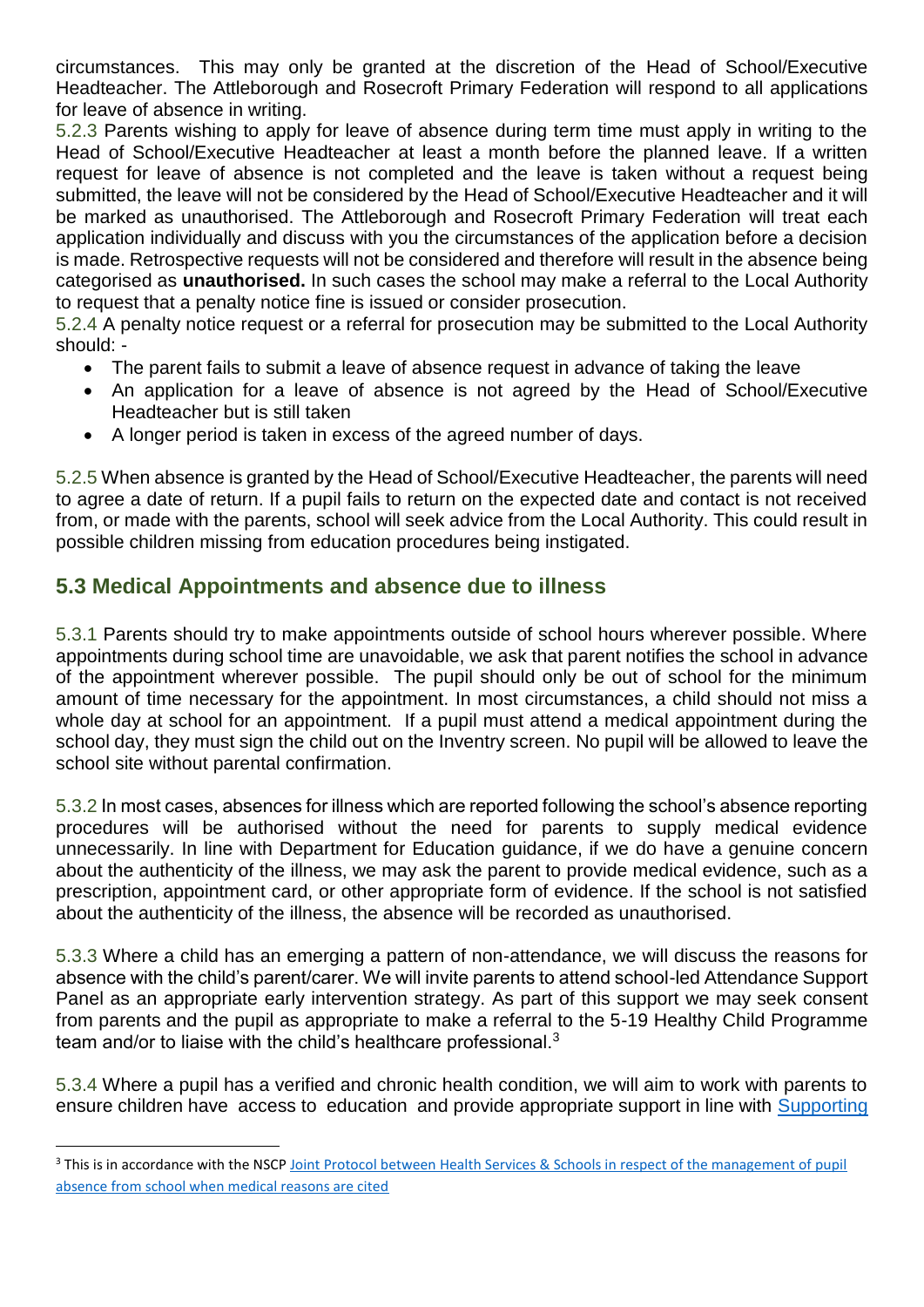[pupils with medical conditions at school](https://www.gov.uk/government/publications/supporting-pupils-at-school-with-medical-conditions--3) and Norfolk County Council policies via the [Medical Needs](https://www.schools.norfolk.gov.uk/pupil-needs/health-needs/medical-needs-service)  [Service.](https://www.schools.norfolk.gov.uk/pupil-needs/health-needs/medical-needs-service) We will also consider whether an Individual Healthcare Plan is required.

### **5.4 Pupil Absence for the purposes of Religious Observance**

The Attleborough and Rosecroft Primary Federation acknowledges the multi-faith nature of British society and recognises that, on some occasions, religious festivals may fall outside school holiday periods or weekends and is recognised as such by a relevant religious authority. Where this occurs, the school will consider either authorising the pupil absence or making special leave for religious observance. Parents are requested to give advance notice to the school.

### **5.5 Gypsy, Roma and Traveller pupils**

Gypsy, Roma and Traveller (GRT) pupils are among the lowest achieving groups of pupils at every key stage in education, although some GRT pupils achieve very well at school. There are many complex and interwoven factors that may influence the educational attainment of GRT pupils. Schools and Local Authorities can make a big difference to their life chances through:

- Clear high expectation of all pupils, regardless of their background
- An inclusive culture that welcomes all communities
- Strong engagement from parents

In line with The Education Act 1996, Section 444(6) the school will authorise the absence of a pupil of no fixed abode who is unable to attend school because:

- the parent is engaged in a trade or business of such a nature as to require him to travel from place to place,
- that the child has attended at a school as a registered pupil as regularly as the nature of that trade or business permits, and
- if the child has attained the age of six, that he has made at least 200 attendances during the period of 12 months ending with the date on which the proceedings were instituted

This provision applies *only* when the family are engaged in a trade or business that requires them to travel and when the child is attending school as regularly as that trade permits. In these circumstances, parents have a duty to ensure that their children are receiving suitable education when not at school.

When a family is trading or otherwise conducting their business in or around Norfolk, if a family can reasonably travel back to their base school (see below) then the expectation is that their child will attend full-time. The Attleborough and Rosecroft Primary Federation will be regarded as the base school if it is the school where the child normally attends when he or she is not travelling. However, the pupil must have attended Attleborough and Rosecroft Primary Federation in the last 18 months. Parents can register their children at other schools temporarily while away from their base school; in such cases, the pupil's school place at The Attleborough and Rosecroft Primary Federation will be kept open for them whilst travelling. This is to protect them from unfairly losing their place at their school of usual attendance.

To ensure we can effectively support all our pupils, we ask that parents:

- Advise the school of their forthcoming travelling patterns as soon as these are known and before they happen; and
- Inform the school regarding proposed return dates.

#### **5.6 Unauthorised Absence**

Absence will not be authorised unless parents have provided a satisfactory explanation and it is accepted as such by the school. The decision to authorise absences is at the discretion of the Head of School/Executive Headteacher. Examples of unsatisfactory explanations include but are not limited to: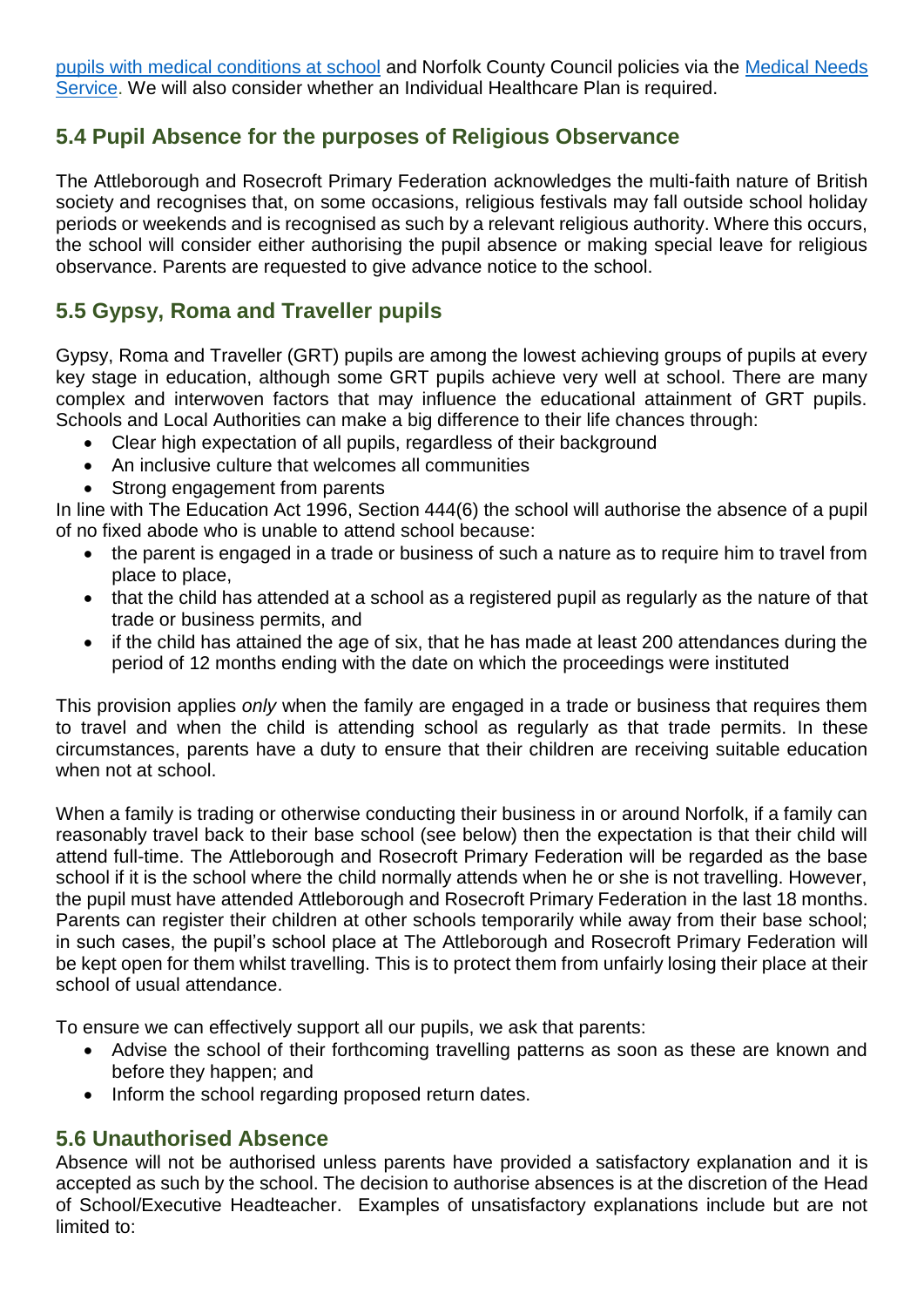- A pupil's/family member's birthday
- Shopping for uniforms
- Arrangements or appointments for cutting the pupil's hair
- Closure of a sibling's school for INSET (or other) purposes
- An unwillingness to attend school, or inability to attend owing to inadequate personal/family organisation
- A refusal to attend school on health grounds but where the pupil is considered well enough to attend
- Holidays taken without the authorisation of the school

### **6. Attendance Protocols**

#### **6.1 Register Keeping and Recording**

Register are completed on the school database by the member of staff responsible for the children at that point in the day. The member of staff in the class does not enter a reason for any absence but will pass on any information they have about absence to the school office. It is recognised that registers by law must be kept for at least three years.

### **6.2 Late Arrival at School**

At The Attleborough and Rosecroft Primary Federation all pupils are expected to arrive on time for every day of the school year. The school day begins at 8.50am. We advise all parents to ensure their child is on site prior to this. The school register will be taken at 8.55am. All pupils arriving after this time are required to report to the main office with their parents, who will be expected to sign the late book and provide a reason for their absence. If their arrival is before 9.20am it will be recorded as late - L code (Late before the close of register).

The school register will officially close at 9.20am. All pupils arriving on or after this time will be marked as having an unauthorised absence for the morning session - U code (Late after the close of register). This is categorised as an unauthorised absence for the session. Parents will be contacted to discuss any patterns of late arrival. Repeated arrival after the close of registration will result in appropriate interventions being instigated and may also result in a penalty notice being issued or prosecution.

Please note: L or U codes will be used if a pupil arrives after the close of the afternoon register for the PM session.

### **6.3 Expected absence procedure for parents:**

A parent has a legal responsibility to ensure that their child attends school regularly. If a child is unavoidably absent from school parents are expected to contact school by telephone call on the first day of absence and each subsequent day, identifying the reason for absence and the expected date of return. If no contact is received, then absence protocols will be instigated. If a child is absent, the following actions will be initiated by the school:

- The first day calling procedures will be activated for all pupils who are not in school after close of register at 9.20am and where no reason for absence is known.
- If there is still no contact made from the pupil's parents, a further telephone call home will be made again that morning. If no response can be gained, the child's named emergency contact will be telephoned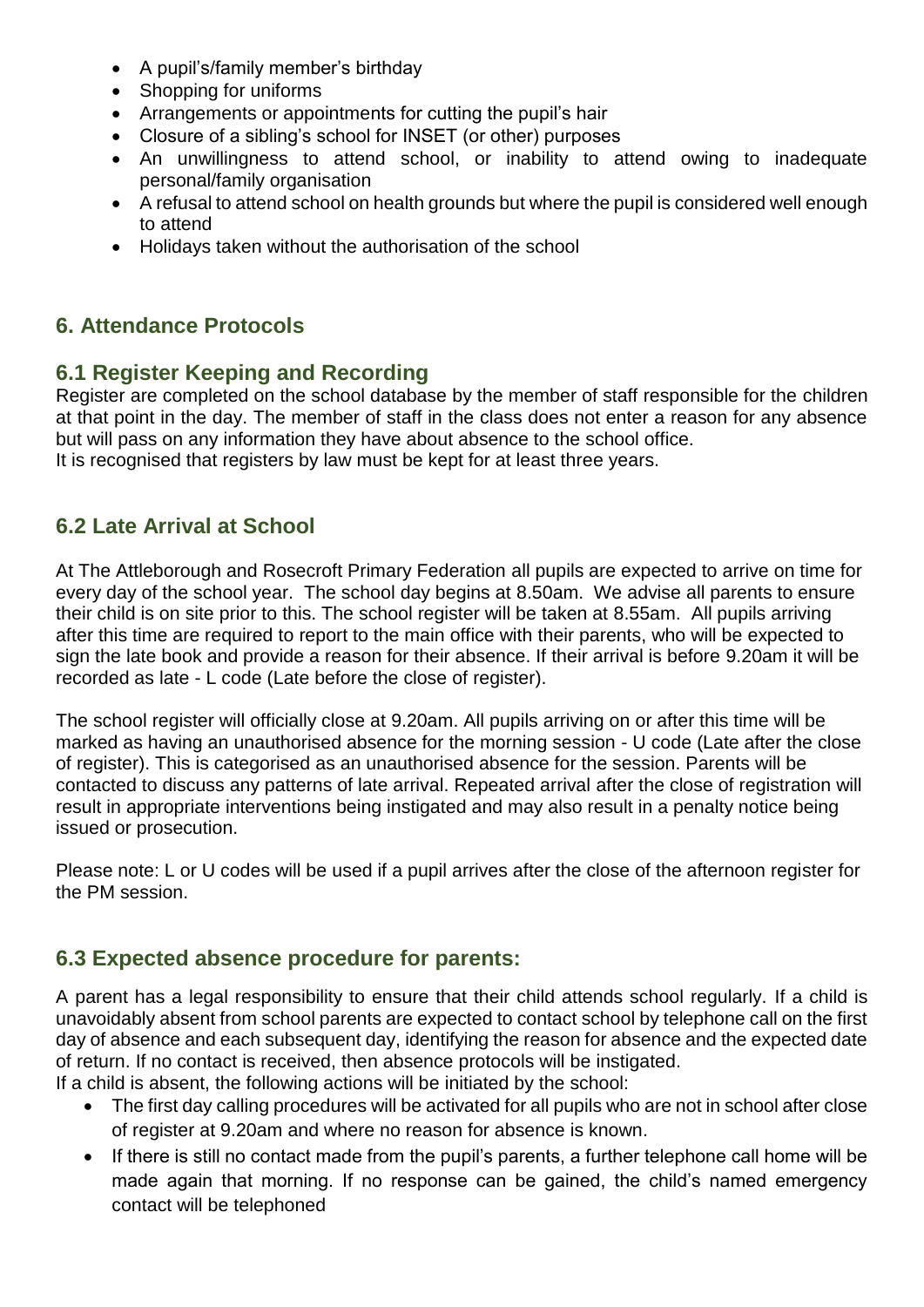- If school cannot contact a parent and are concerned about a pupil, a home visit may be carried out
- School will telephone home if a pupil leaves the school without permission

In certain circumstances the School may also:

- Visit the home of the pupil
- Write to the parents of a pupil to highlight attendance or punctuality issues
- Invite parents to discuss how school can support the family to make improvement
- Refer to an external agency/ support service to offer support, guidance and advice
- Refer to the Local Authority for joint enquiries to be made to establish the whereabouts of the child through [Children Missing Education procedures](https://www.schools.norfolk.gov.uk/pupil-safety-and-behaviour/children-missing-education/children-missing-education-policy)
- Refer to the Local Authority to consider issuing a penalty notice or to consider prosecution when all other interventions have failed, or an unauthorised leave of absence has been taken
- Refer the matter to an appropriate external agency for multi-agency support, such as implementing a Family Support Plan or consulting with the Children's Advice and Duty Service (CADS) or the police, where there are safeguarding concerns.

#### **6.4 Attendance Procedure and Reward System**

Attendance procedures: Daily monitoring is undertaken by the secretary who will alert the SLT if a pattern of absence is noticed. Attendance figures for each pupil are reviewed by the PSA. Head of School/Executive Head teacher and the school secretary at least termly. Letters are sent to parents if there is concern about the level of attendance

#### **Attendance Awards**

The school will use the following system to reward pupils who have good or improving attendance.

- A 100% attendance certificate at the end of each term (one term bronze, two terms silver, three terms gold)
- A class certificate for the highest attendance each week
- A 100% attendance sticker for each child each week
- A class reward for 100% attendance each term

96% - 93%: Parents/ carers of any pupil whose attendance drops below 96% are sent a letter each term to draw attention to this and to ensure parents are aware. Parents will be sent a letter when attendance dips below 93% and a meeting will be arranged when a pupil's attendance gets close to 90%

Under 90%: Once a child's attendance dips below 90% a meeting will be convened with parents/ carers and an action plan to improve attendance will be drawn up. If attendance does not improve, this will be reported to the Attendance Team at County hall and a Fast Track Attendance review will be put in to place.

At The Attleborough and Rosecroft Primary Federation we will investigate any pupils who are on track to be persistently absent (PA) and will not wait until attendance is below 90%.

#### **6.5 Support Systems**

At The Attleborough and Rosecroft Primary Federation we recognise that poor attendance can be an indication of difficulties in a family's life. This may be related to problems at home and or in school. Parents are encouraged to inform school of any difficulties or changes in circumstances that may affect their child's attendance and or behaviour in school, for example, bereavement,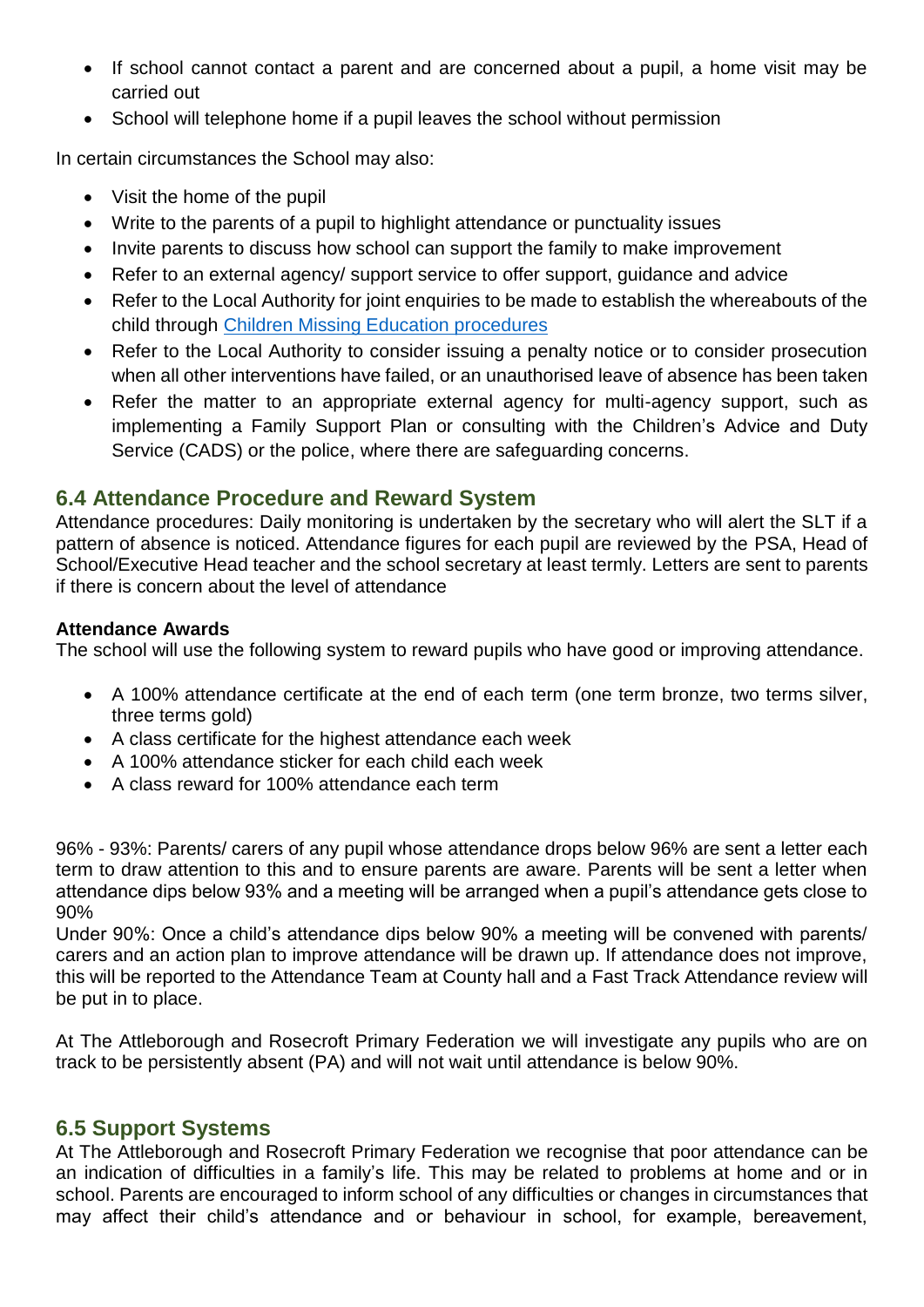divorce/separation, emerging health concerns. This will help the school identify any additional support that may be required.

We also recognise that some pupils are more likely to require additional support to attain good attendance. The school will implement a range of strategies to support improved attendance based on the individual needs and circumstances of the child. Strategies we may use to support you include:

 an initial attendance meeting in the first instance and could then lead to a Family Network Meeting, an Early Help Assessment Planning Meeting that would then lead to sign posting to agencies that could support further. It would also include SEN or Behaviour support if relevant.

In order to plan the correct support, we will always invite parents and pupils to attend a meeting to discuss the concerns and devise a plan to support the child's regular attendance. Support offered to families will be child-centred and planned in discussion and agreement with both parents and pupils.

#### **6.6 Persistent Absence and the use of legal interventions**

A pupil becomes a 'persistent absentee' (PA) when their attendance drops to 90% and below for any reason. Over a full academic year this would be 38 sessions (19 days). Absence at this level is causing considerable damage to a child's educational prospects.

The attendance of all pupils at our school are monitored to identify children who are PA, or are on track to becoming PA. Where emerging concerns are identified we will instigate appropriate and timely interventions as outlined in the section above. Referrals may also be made to external agencies for targeted support.

If parents fail to engage with support and their child continues to have unsatisfactory attendance/ punctuality, a request may be made to the Local Authority to pursue legal proceedings either through a penalty notice, consideration of an Education Supervision Order or prosecution in the Magistrates' Court.

Parents found guilty in a Magistrates' Court of failing to secure their child's regular attendance at school under the provisions of the Education Act 1996, will receive a criminal record and a maximum penalty of a £1000 fine under a Section 444 (1) offence or a £2500 fine or up to a 3 month prison sentence, under a Section 444 (1a) offence.

#### **6.7 Reduced timetables**

All schools, academies and free schools have a statutory duty to provide full-time education for all pupils and we are committed to every child's right to a suitable, full-time education offer. In very exceptional circumstances, we may decide to implement one for a time-limited period to meet a pupil's individual needs and only where it is safe to do so. A reduced timetable will not be treated as a long-term solution and will have a time limit by which point the pupil is expected to attend full-time or be provided with alternative provision. We will never put a reduced timetable in place without written agreement from parent/carer and/or other professionals working with the family as appropriate. This intervention will only be used a part of a comprehensive package of support for the pupil.

In line with Norfolk County Council quidance, we will notify the Attendance Team of all reduced timetable as soon as a plan has been agreed.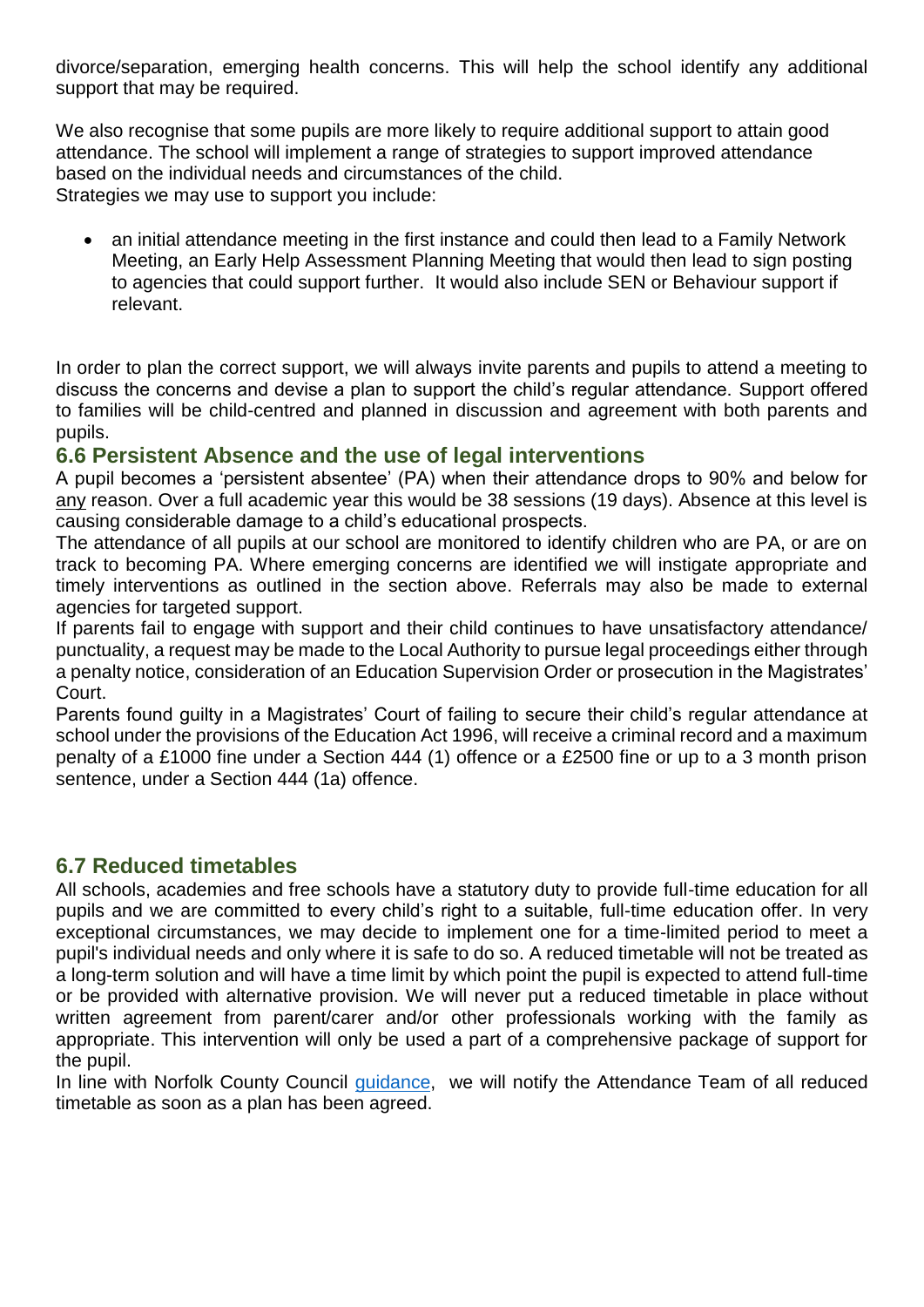### **7. Deletions from the Register**

7.1 At The Attleborough and Rosecroft Primary Federation we will add and will only delete pupils from our school roll in line with the Pupil Registration Regulations. In most circumstances, we will know in advance about pupils leaving our school; this will be planned and discussed with the parent in advance of the pupil leaving. At The Attleborough and Rosecroft Primary Federation we will always work with families to gain information about the pupil's next school and/or address before the pupil leaves to reduce the risk of pupils becoming a child missing education through lack of shared information.

7.2 We follow Norfolk County Council's Child Missing Education procedures and will inform the Children Missing Education Team of all removals from our school roll no later than the date the child is removed in line with statutory responsibilities.

7.3 If a child is removed from roll to home educate, we can only de-register the child if we receive, in writing, the parent's intention to educate their child other than at school. The pupil will be deregistered on receipt of such a letter and Norfolk County Council will be informed of the removal from roll as outlined above. We will also inform Norfolk County Council's Services to Home Educators Team by completing a referral form.

#### *NB: Please delete or amend as applicable - the exception to the above is if the child is on the roll of a special school. In this case, permission for parents to home educate must be given by the local authority.*

7.4 The Attleborough and Rosecroft Primary Federation will follow Norfolk County Council's Children Missing Education procedures when a pupil's whereabouts is unknown, and the school will carry out joint enquiries with Norfolk County Council to establish the whereabouts of the child.

### **8. Related Policies**

To underpin the values and ethos of our school and our intent to ensure that pupils at our school attend school regularly and reach their full potential the following policies are integral to this approach:

- safeguarding including child protection
- medical needs
- admissions
- anti-bullying
- exclusion
- special educational needs
- teaching and learning
- **•** behaviour and rewards

### **9. Statutory Framework**

This policy has been devised in accordance with the following legislation and guidance:

- **[School Attendance: Guidance for maintained schools, academies, independent](https://assets.publishing.service.gov.uk/government/uploads/system/uploads/attachment_data/file/907535/School_attendance_guidance_for_2020_to_2021_academic_year.pdf)  [schools and local authorities, DfE \(August 2020\)](https://assets.publishing.service.gov.uk/government/uploads/system/uploads/attachment_data/file/907535/School_attendance_guidance_for_2020_to_2021_academic_year.pdf)**
- **[School attendance parental responsibility measures, DfE \(January 2015\)](https://www.gov.uk/government/publications/parental-responsibility-measures-for-behaviour-and-attendance)**
- **[Children missing education, DfE \(September 2016\)](https://www.gov.uk/government/publications/children-missing-education)**
- **[Keeping Children Safe in Education, DfE \(September 2021\)](https://www.gov.uk/government/publications/keeping-children-safe-in-education--2)**
- **[Working Together to Safeguard Children DFE \(2018\)](https://assets.publishing.service.gov.uk/government/uploads/system/uploads/attachment_data/file/779401/Working_Together_to_Safeguard-Children.pdf)**

### **10. Appendices**

10.1 The following pages contain appendices relevant to this policy.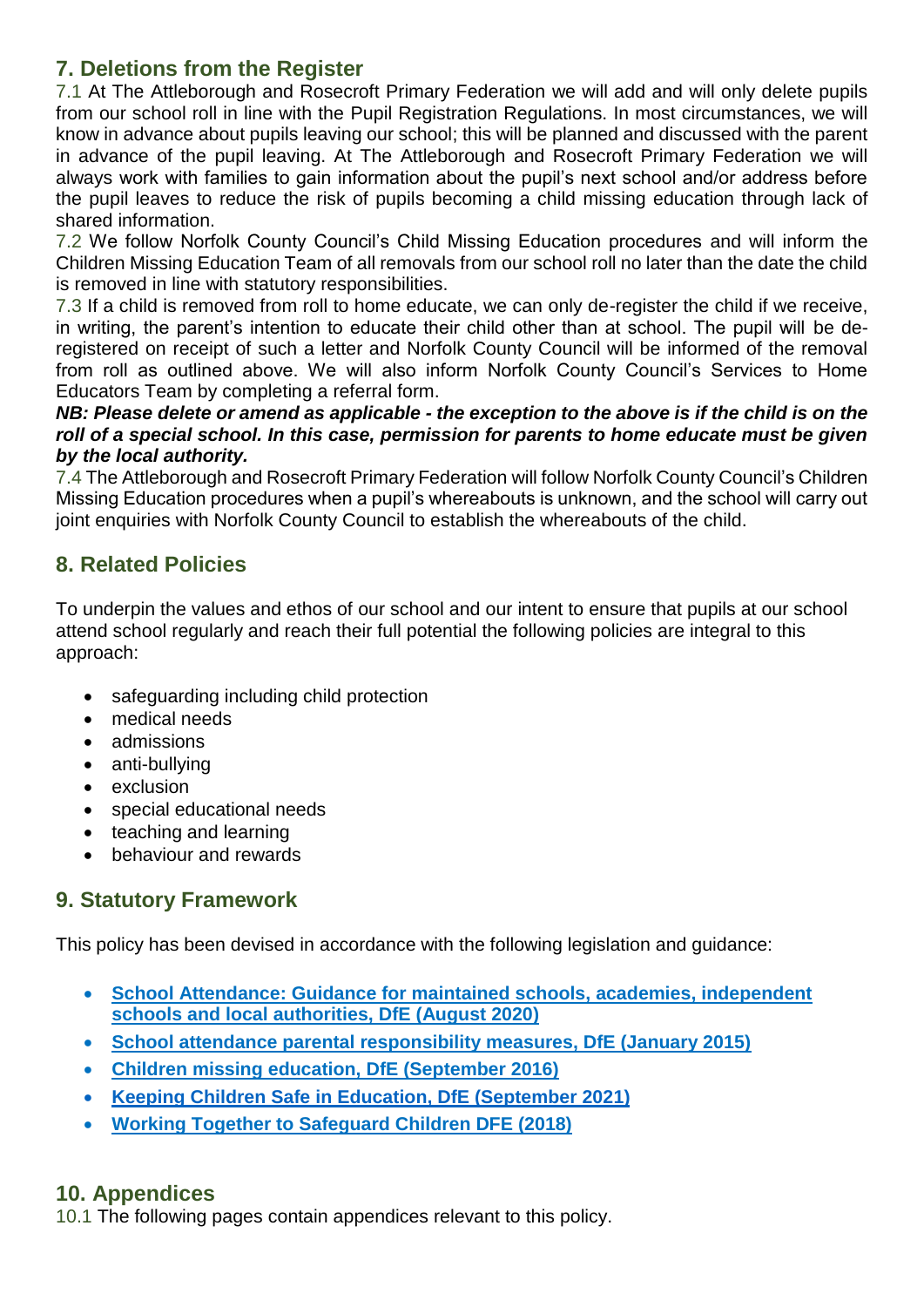#### **Appendix 1: Department for Education Attendance & Absence Codes Absence and Attendance Codes**

#### **Present at School**

- **/\** Registration code  $\land$  : present in school  $\land$  = am  $\land$  = pm
- **L** Late arrival before the register has closed. Schools should have a policy on how long registers should be kept open; this should be for a reasonable length of time but not that registers are to be kept open for the whole session. A pupil arriving after the register has closed should be marked absent with code U, or with another absence code if that is more appropriate.

#### **Attendance codes for when pupils are present at approved off-site educational activity**

- **B** Off-site educational activity. This code should be used when pupils are present at an off-site educational activity that has been approved by the school. Ultimately schools are responsible for the safeguarding and welfare of pupils educated off-site. Therefore, by using code B, schools are certifying that the education is supervised and measures have been taken to safeguard pupils. This code should not be used for any unsupervised educational activity or where a pupil is at home doing school work. Schools should ensure that they have in place arrangements whereby the provider of the alternative activity notifies the school of any absences by individual pupils. The school should record the pupil's absence using the relevant absence code.
- **D** Dual Registered at another educational establishment. This code is not counted as a possible attendance in the school Census. The law allows for dual registration of pupils at more than one school. This code is used to indicate that the pupil was not expected to attend the session in question because they were scheduled to attend the other school at which they are registered. The main examples of dual registration are pupils who are attending a pupil referral unit, a hospital school or a special school on a temporary basis. It can also be used when the pupil is known to be registered at another school during the session in question. Each school should only record the pupil's attendance and absence for those sessions that the pupil is scheduled to attend their school. Schools should ensure that they have in place arrangements whereby all unexplained and unexpected absence is followed up in a timely manner.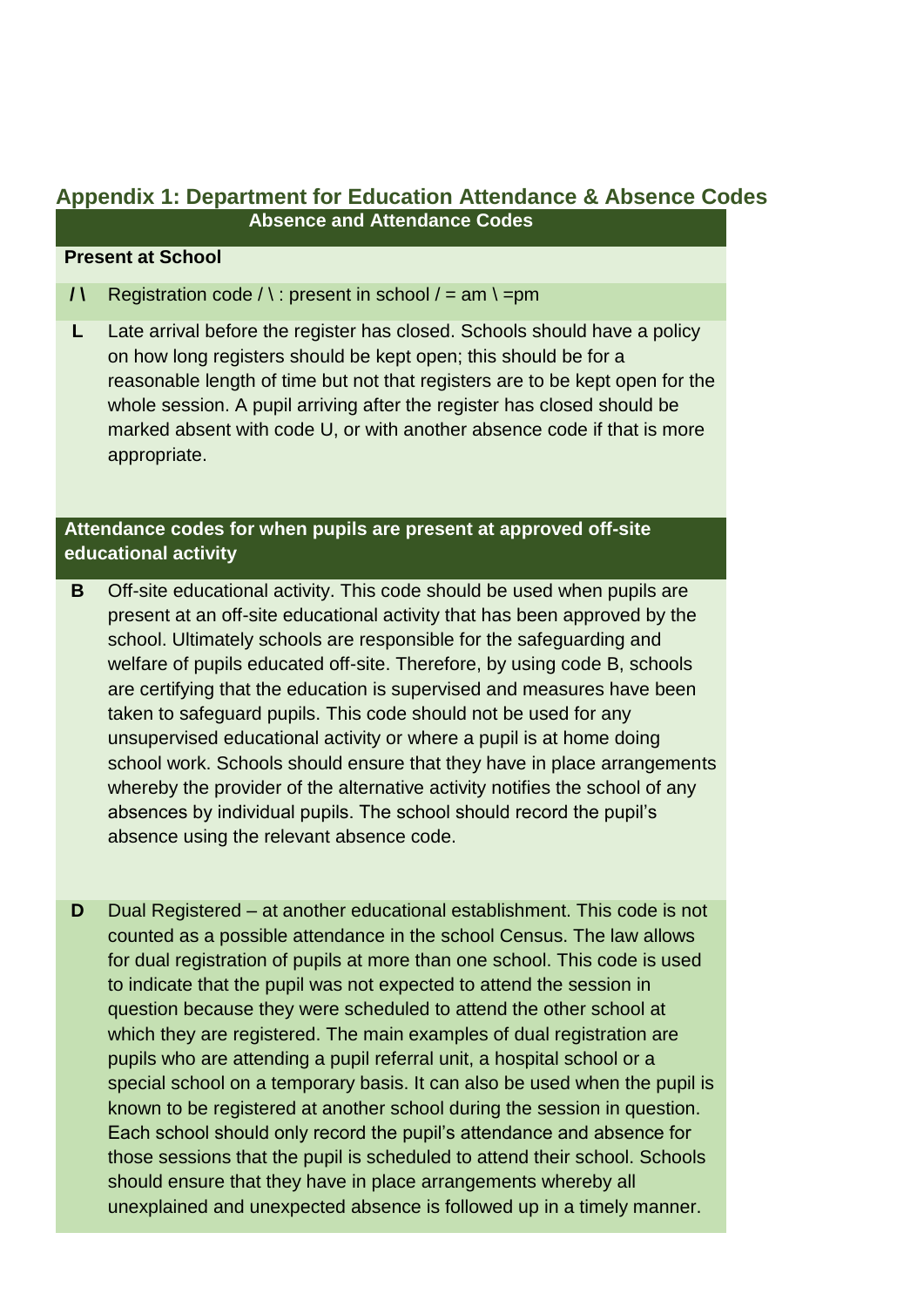- **J** At an interview with prospective employers, or another educational establishment. This code should be used to record time spent in interviews with prospective employers or another educational establishment. Schools should be satisfied that the interview is linked to employment prospects, further education or transfer to another educational establishment.
- **P** Participating in a supervised sporting activity. This code should be used to record the sessions when a pupil is taking part in a sporting activity that has been approved by the school and supervised by someone authorised by the school.
- **V** Educational visit or trip. This code should be used for attendance at an organised trip or visit, including residential trips organised by the school, or attendance at a supervised trip of a strictly educational nature arranged by an organisation approved by the school.
- **W** Work experience. Work experience is for pupils in the final two years of compulsory education. Schools should ensure that they have in place arrangements whereby the work experience placement provider notifies the school of any absences by individual pupils. Any absence should be recorded using the relevant code.

#### **Absence codes when pupils are not present in school**

- **C** Leave of absence authorised by the school. Only exceptional circumstances warrant an authorised leave of absence. Schools should consider each application individually considering the specific facts and circumstances and relevant background context behind the request.
- **E** Excluded but no alternative provision made. If no alternative provision is made for a pupil to continue their education whilst they are excluded but still on the admission register, they should be marked absent in the attendance register using Code E. Alternative provision must be arranged for each excluded pupil from the sixth consecutive day of any fixed period or permanent exclusion. Where alternative provision is made they should be marked using the appropriate attendance code.
- **H** Holiday authorised by the school. Headteachers should not grant leave of absence unless there are exceptional circumstances. The application must be made in advance and the Headteacher must be satisfied that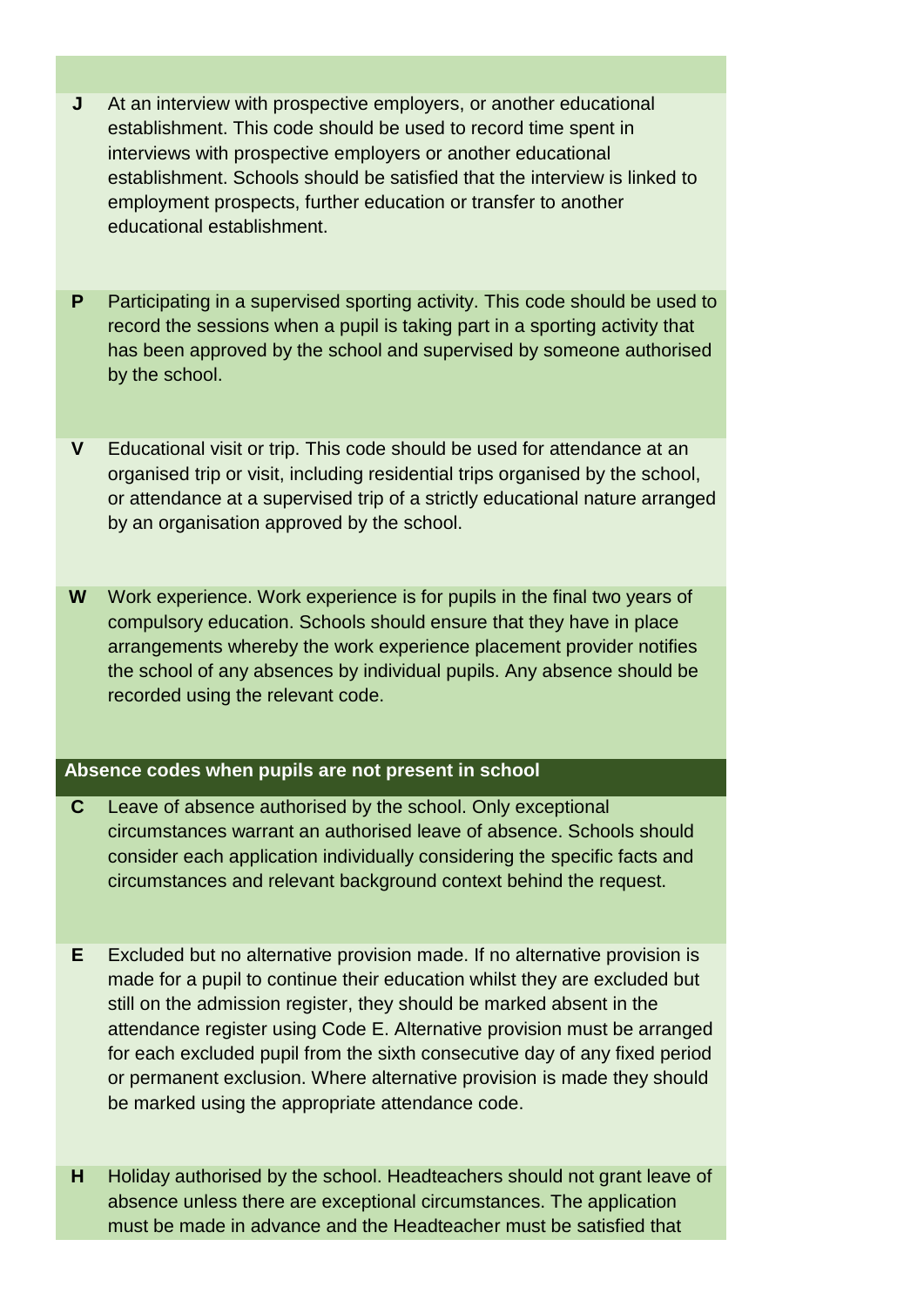there are exceptional circumstances based on the individual facts and circumstances of the case which warrant the leave. Where a leave of absence is granted, the Headteacher will determine the number of days a pupil can be away from school. A leave of absence is granted entirely at the Headteacher's discretion.

- **I** Illness (not medical or dental appointments). Schools should advise parents to notify them on the first day the child is unable to attend due to illness. Schools should authorise absences due to illness unless they have genuine cause for concern about the veracity of an illness. If the authenticity of illness is in doubt, schools can request parents to provide medical evidence to support illness. Schools can record the absence as unauthorised if not satisfied of the authenticity of the illness but should advise parents of their intention. Schools are advised not to request medical evidence unnecessarily. Medical evidence can take the form of prescriptions, appointment cards, etc. rather than doctors' notes.
- **M** Medical or dental appointments. Missing registration for a medical or dental appointment is counted as an authorised absence. Schools should, however, encourage parents to make appointments out of school hours. Where this is not possible, the pupil should only be out of school for the minimum amount of time necessary for the appointment.
- **R** Religious observance. Schools must treat absence as authorised when it is due to religious observance. The day must be exclusively set apart for religious observance by the religious body to which the parents belong. Where necessary, schools should seek advice from the parents' religious body about whether it has set the day apart for religious observance.
- **S** Study leave. Schools must record study leave as authorised absence. Study leave should be used sparingly and only granted to Year 11 pupils during public examinations. Provision should still be made available for those pupils who want to continue to come into school to revise.
- **T** Gypsy, Roma and Traveller absence. A number of different groups are covered by the generic term Traveller – Roma, English and Welsh Gypsies, Irish and Scottish Travellers, Showmen (fairground people) and Circus people, Bargees (occupational boat dwellers) and New Travellers.

This code should be used when Traveller families are known to be travelling for occupational purposes and have agreed this with the school but it is not known whether the pupil is attending educational provision. It should not be used for any other types of absence by these groups.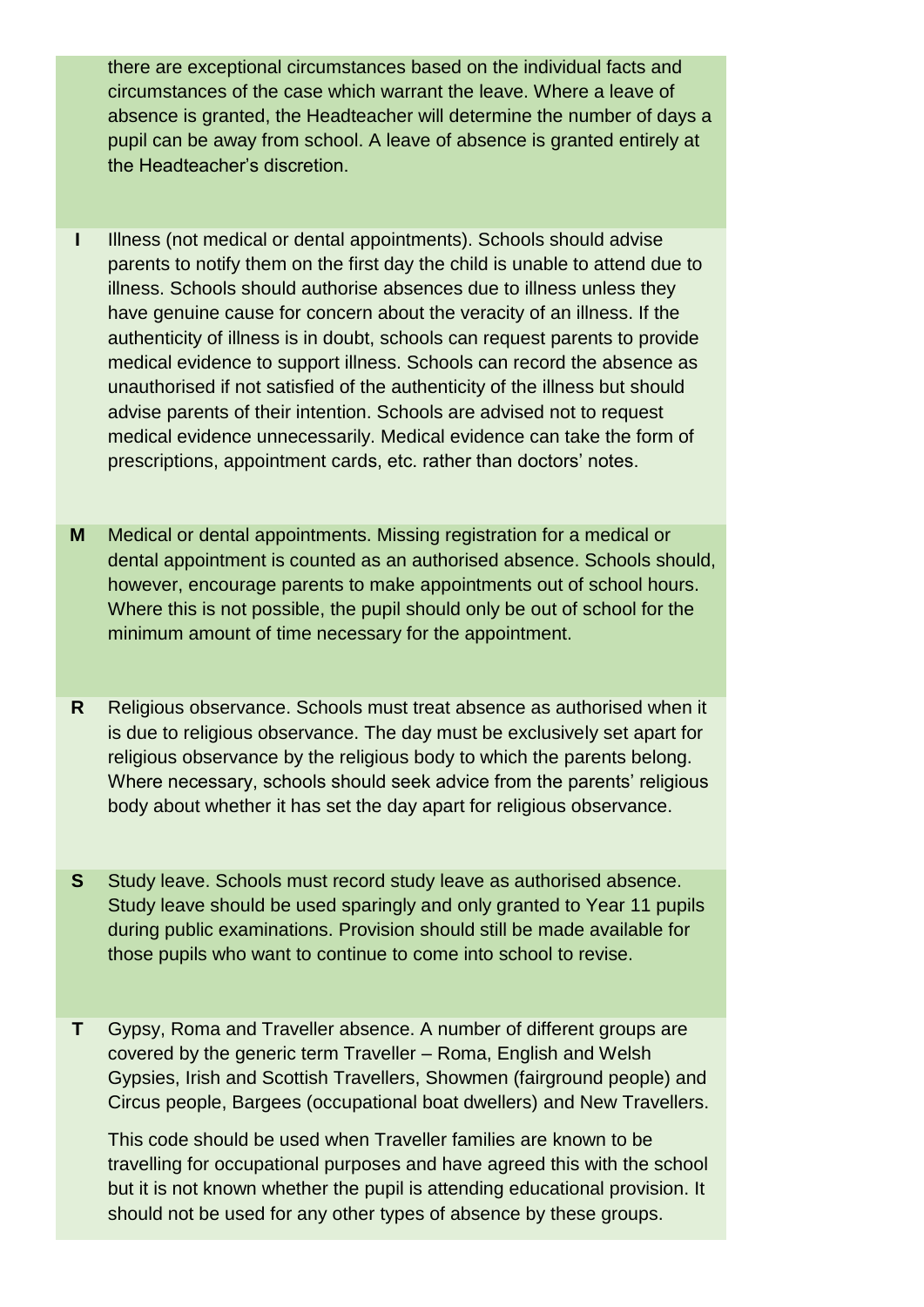To help ensure continuity of education for Traveller children it is expected that the child should attend school elsewhere when their family is travelling and be dual registered at that school and the main school. Children from these groups whose families do not travel are expected to register at a school and attend as normal. They are subject to the same rules as other children in terms of the requirement to attend school regularly once registered at a school.

#### **Unauthorised Absence from School**

- **G** Holiday not authorised by the school or in excess of the period determined by the Headteacher. If a school does not authorise a leave of absence for the purpose of a holiday but the parents still take the child out of school, or the child is kept away for longer than was agreed, the absence is unauthorised. The regulations do not allow schools to give retrospective approval. If the parents did not apply for leave of absence in advance, the absence must be recorded as unauthorised.
- **N** Reason for absence not yet provided. Schools should follow up all unexplained and unexpected absences in a timely manner. Every effort should be made to establish the reason for a pupil's absence. When the reason for the pupil's absence has been established the register should be amended. This code should not be left on a pupil's attendance record indefinitely; if no reason for absence is provided after a reasonable amount of time it should be replaced with code O (absent from school without authorisation).
- **O** Absent from school without authorisation. If the school is not satisfied with the reason given for absence they should record it as unauthorised.
- **U** Arrived in school after registration closed. Schools should actively discourage late arrival, be alert to patterns of late arrival and seek an explanation from the parent.

**Not attending in circumstances relating to coronavirus (COVID-19)** *For the school year 2020 to 2021, a new category has been added to record instances when a pupil is 'not attending in circumstances relating to coronavirus (COVID-19)'. See [this addendum](https://www.gov.uk/government/publications/school-attendance) for further information, including advice on the application of code X.*

**X** Not attending in circumstances relating to coronavirus (COVID-19) (This code is not counted as an absence in the school census)

This code is used to record sessions where the pupil's travel to or presence at school would conflict with: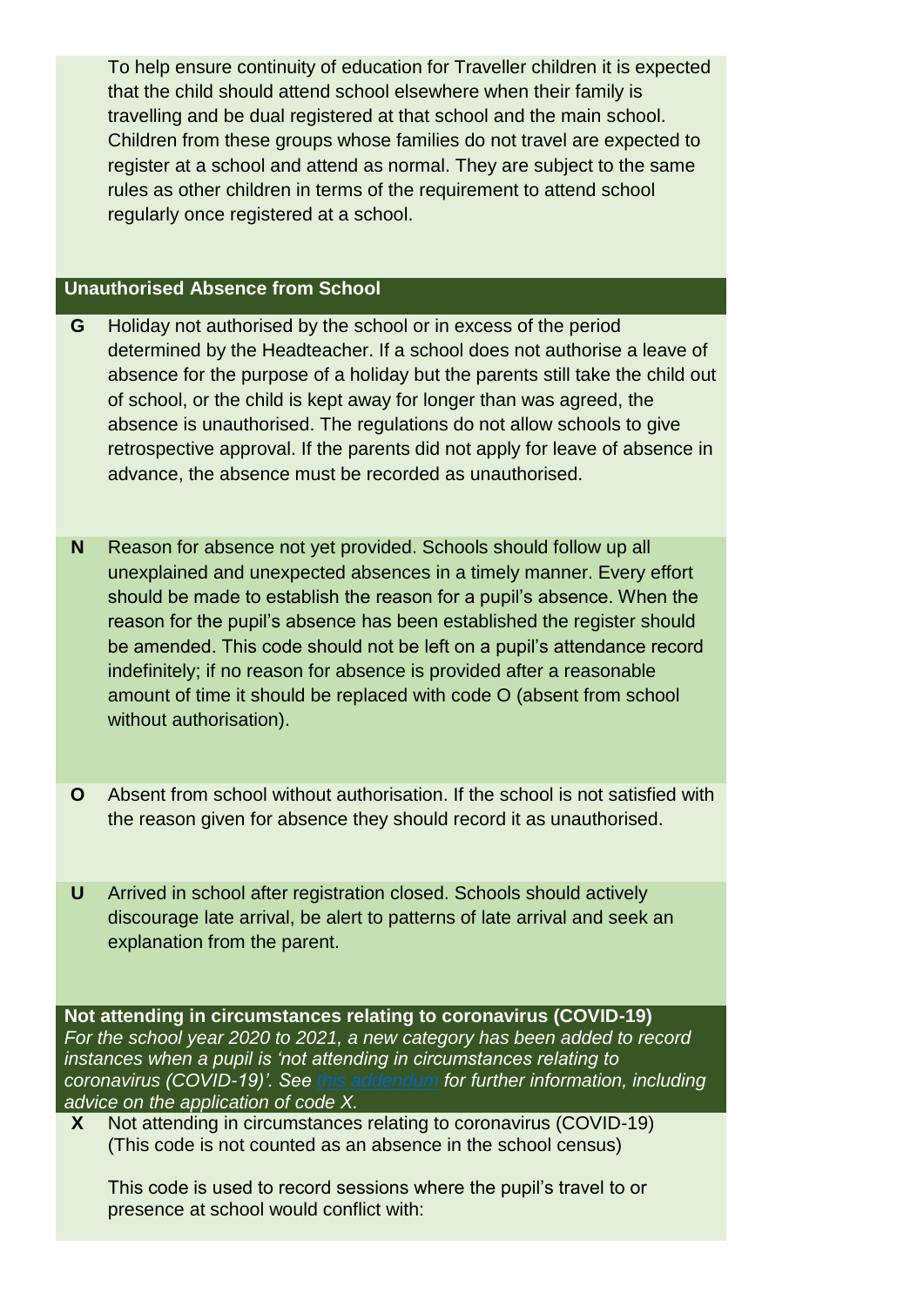- guidance relating to the incidence or transmission of coronavirus (COVID-19) from Public Health England or the Department of Health and Social Care or
- any legislation (or instruments such as statutory directions) relating to the
- incidence or transmission of coronavirus (COVID-19).

#### **Administrative Codes**

- **X** Not required to be in school. This code is used to record sessions that non-compulsory school age children are not expected to attend.
- **Y** Unable to attend due to exceptional circumstances. This code can be used where a pupil is unable to attend because:
	- The school site, or part of it, is closed due to an unavoidable cause; or
	- The transport provided by the school or a local authority is not available and where the pupil's home is not within walking distance; or
	- A local or national emergency has resulted in widespread disruption to travel which has prevented the pupil from attending school.

This code can also be used where a pupil is unable to attend because the pupil is in custody; detained for a period of less than four months. If the school has evidence from the place of custody that the pupil is attending educational activities then they can record those sessions as code B (present at approved educational activity).

- **Z** Pupil not on admission register. This code is available to enable schools to set up registers in advance of pupils joining the school to ease administration burdens. Schools must put pupils on the admission register from the first day that the school has agreed, or been notified, that the pupil will attend the school*.*
- **#** Planned whole or partial school closure. This code should be used for whole or partial school closures that are known or planned in advance such as: between terms; half terms; occasional days (for example, bank holidays); weekends (where it is required by the management information system); up to five non-educational days to be used for curriculum planning/training; and use of schools as polling stations.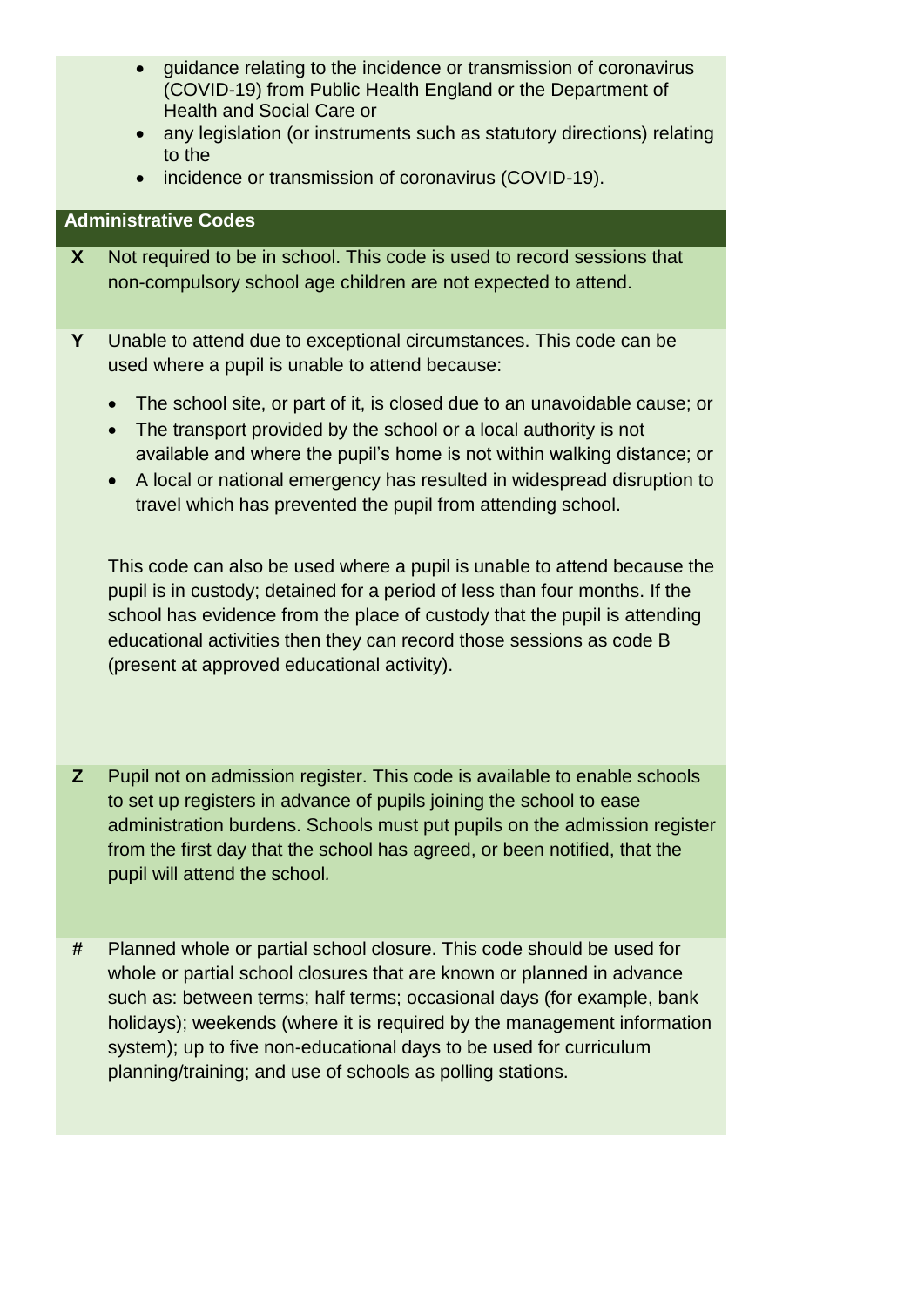### **Appendix 2: Fixed penalty notice whole school warning letter**

Dear Parent/Carer, No. 2006. The extension of the extension of the extension of the Date:

#### **Attendance at school and legal intervention**

[Research](https://www.gov.uk/government/publications/absence-and-attainment-at-key-stages-2-and-4-2013-to-2014) commissioned by the Department for Education shows missing school for even a day can mean a child is less likely to achieve good grades, which can have a damaging effect on their life chances. At [INSERT NAME OF SCHOOL] our aim is to work with parents to ensure that all our pupils receive the most from their education and reach their full potential.

This letter is to remind all parents/carers regarding the law that requires them to ensure that their child attends school regularly. The Government remains very clear that no child should miss school apart from in exceptional circumstances and schools must continue to take steps to reduce absence to support children's attainment.

In the DfE policy document entitled, 'School Attendance: Guidance for maintained schools, academies, independent schools and local authorities' it states, '*Headteachers should not grant leave of absence unless there are exceptional circumstances. The application must be made in advance and the Headteacher must be satisfied that there are exceptional circumstances based on the individual facts and circumstances of the case which warrant the leave. Where a leave of absence is granted, the Headteacher will determine the number of days a pupil can be away from school. A leave of absence is granted entirely at the Headteacher's discretion'*.

If the school does not receive a request for leave, the Headteacher will be unable to consider your individual circumstances and the absence will be recorded as unauthorised. There will be no obligation on the Headteacher to reconsider authorising the leave if an application has not been made in advance.

The Local Authority operates a system where any pupil will meet the criteria for legal intervention where they have at least 9 sessions (4.5 school days) lost to unauthorised absence by the pupil during the last 6 school weeks.

The intervention could be in the form of a fixed penalty notice. Any pupil at [INSERT NAME OF SCHOOL] who meets the criteria, will be referred to the Local Authority for action to be considered.

If a fixed penalty notice is issued the arrangement for the payment will be detailed on the penalty notice. The penalty is £60 if paid within 21 days of receipt of the notice, rising to £120 if paid after 21 days but within 28 days of the receipt of the notice. The fixed penalty notice is per parent per child. You should be aware that failure to pay the total amount within the timescale will result in legal action being taken.

I hope we can count on your support in this matter, please do not hesitate to contact me if you have any questions.

Yours sincerely, Headteacher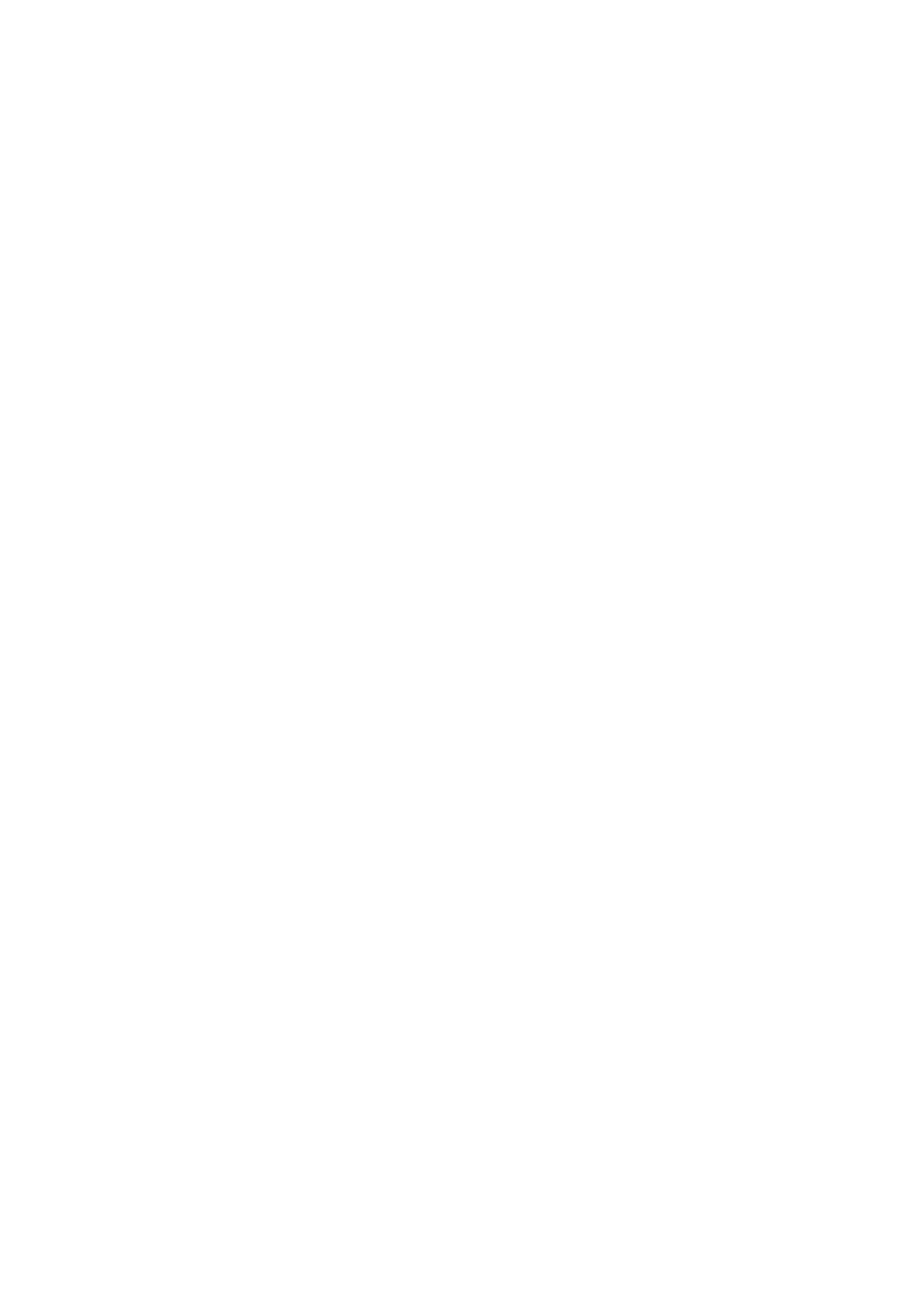# **Appendix 3: Example leave of absence request form**

Name of School:

# **APPLICATION FOR PUPIL LEAVE OF ABSENCE FROM SCHOOL DURING TERM TIME**

| <b>Important Information for Parents</b><br>Headteachers comply with the 2013 amendment to the Education (Pupil Registration) (England) (2006)<br>Regulations 2013 which means that they cannot authorise a leave of absence from school unless it is                                                                                                                                 |  |  |
|---------------------------------------------------------------------------------------------------------------------------------------------------------------------------------------------------------------------------------------------------------------------------------------------------------------------------------------------------------------------------------------|--|--|
| exceptional; every case should be treated on an individual basis and with due consideration of the<br>circumstances. Ultimately, it is the Headteacher of the school who decides if a period of leave during term<br>time should be authorised or not                                                                                                                                 |  |  |
| Headteachers may grant leave of absence if they consider exceptional circumstances apply<br>$\bullet$<br>If the exceptional circumstances are agreed, the Headteacher will determine the length of the absence<br>$\bullet$<br>authorised                                                                                                                                             |  |  |
| Requests for leave of absence should be made in advance and before any arrangements are confirmed or<br>money committed                                                                                                                                                                                                                                                               |  |  |
| If leave of absence is granted, please contact school to discuss measures to minimise the impact of the<br>$\bullet$<br>absence on your child's academic progress                                                                                                                                                                                                                     |  |  |
| This form MUST be completed by the parent who intends to remove the pupil from school during term time<br>$\bullet$<br>Failure to make a request for a leave of absence in advance will result in the absence taken being<br>$\bullet$<br>recorded as unauthorised                                                                                                                    |  |  |
| Please note: Parents do not have any legal entitlement to take their child on holiday during term time.                                                                                                                                                                                                                                                                               |  |  |
| I wish to apply for Leave of Absence from school to be granted to:                                                                                                                                                                                                                                                                                                                    |  |  |
|                                                                                                                                                                                                                                                                                                                                                                                       |  |  |
| From (1 <sup>st</sup> day of absence) ……………………To (last day of absence) …………………………………………………                                                                                                                                                                                                                                                                                            |  |  |
|                                                                                                                                                                                                                                                                                                                                                                                       |  |  |
| Reason for proposed absence - please provide reasons to support the application including evidence:                                                                                                                                                                                                                                                                                   |  |  |
| Please read the following and sign to indicate you agree:<br>I would like to request the above absence. I understand that the school strongly advises against taking<br>unnecessary absence during term time and accept that this may have a detrimental impact on my child/ren's<br>progress. I undertake to make sure my child/ren catch up with any work that is required of them. |  |  |
| Signature of parent(s)/carer(s):                                                                                                                                                                                                                                                                                                                                                      |  |  |
| Date:                                                                                                                                                                                                                                                                                                                                                                                 |  |  |
| Your request for leave of absence from school during term time has been considered and has been:                                                                                                                                                                                                                                                                                      |  |  |
| Days agreed<br>Not agreed<br>Agreed                                                                                                                                                                                                                                                                                                                                                   |  |  |
| Signature of Headteacher:                                                                                                                                                                                                                                                                                                                                                             |  |  |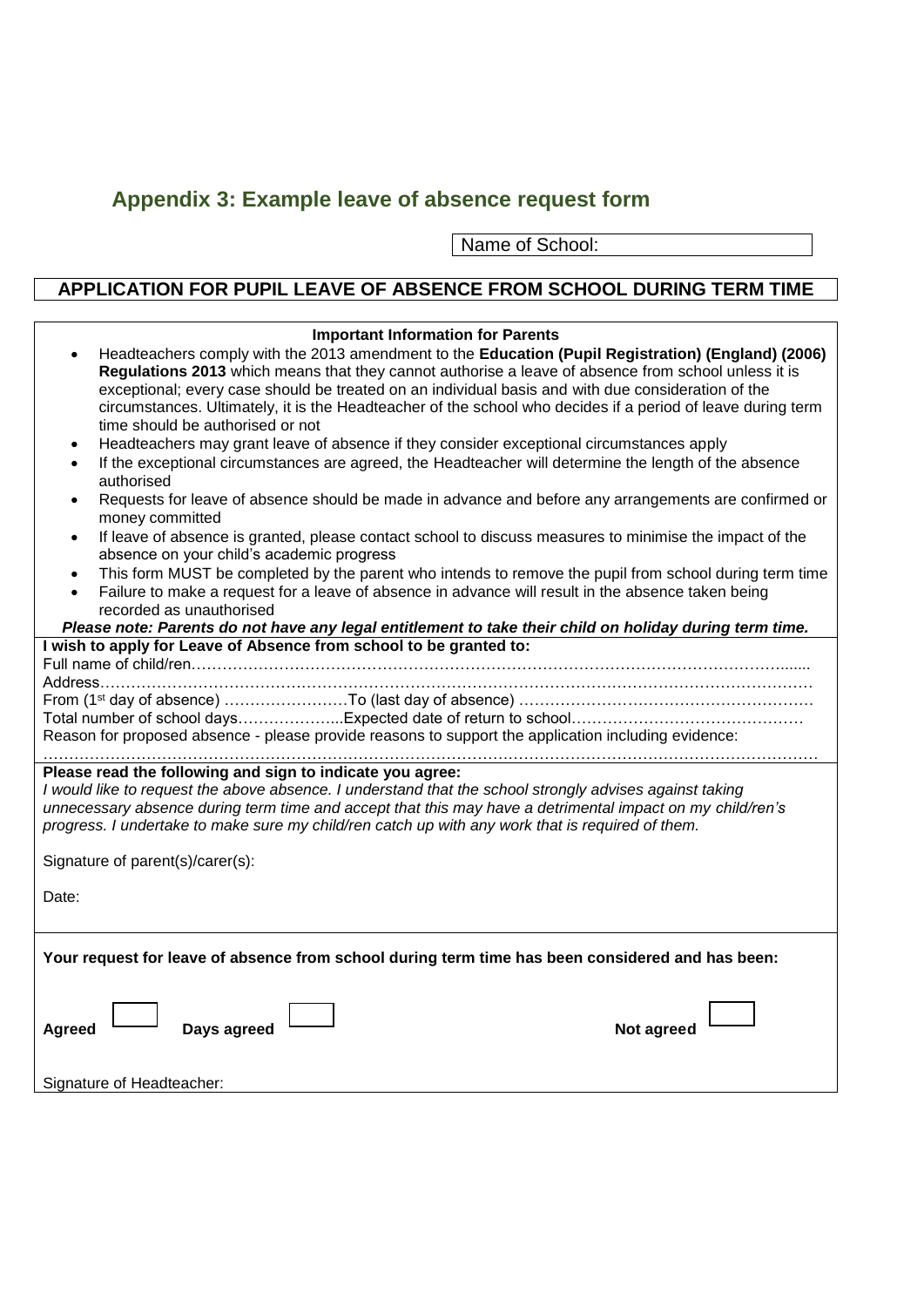### **11. Addendum: Arrangements for Attendance during Covid-19**

This section of the whole school policy was created in response to Covid-19 and agreed by the Governing Body on [insert date]. It will be kept under review as circumstances continue to evolve in line with national and local guidance and should be read in conjunction with the full policy document. Signature: **Headteacher** Date:

Signature: Chair of Governors Date:

11.1 As set out in the [full opening guidance,](https://www.gov.uk/government/publications/actions-for-schools-during-the-coronavirus-outbreak/guidance-for-full-opening-schools) the DfE expects schools to work with families and the Local Authority to secure regular school attendance for all pupils in September 2021 in line with statutory requirements.

From the start of the Autumn Term 2021 pupils' attendance continues to be mandatory and the usual rules on attendance apply, including:

- parents' duty to ensure that their child of compulsory school age attends regularly at the school where the child is a registered pupil
- schools' responsibilities to record attendance and follow up absence
- the ability to issue sanctions, including fixed penalty notices, in line with local authorities' codes of conduct

11.2 At [insert school name] we recognise and are mindful of the impact that Covid-19 has and could have on our pupils and their wider family and community. We will therefore be taking a balanced approach when dealing with attendance matters and will work closely with the Local Authority's Attendance Team.

11.3 By working closely with the LA's Attendance Team, we will try to ensure a consistent approach to managing attendance concerns. We are committed to supporting our pupils and their families to secure a positive return to regular attendance for all our pupils. We believe that the key to facilitating good school attendance is:

- clear communication with our families
- where concerns arise, early intervention and targeted support plans based on individual pupil needs
- use of appropriate statutory tools to ensure school attendance where appropriate

11.4 Recording absence related to Covid-19 during academic year 2021 to 2022 Although school attendance remains compulsory for academic year 2021 to 2022, there will be some circumstances where pupils cannot attend school due to Covid-19. However, there is no requirement for children or young people under the age of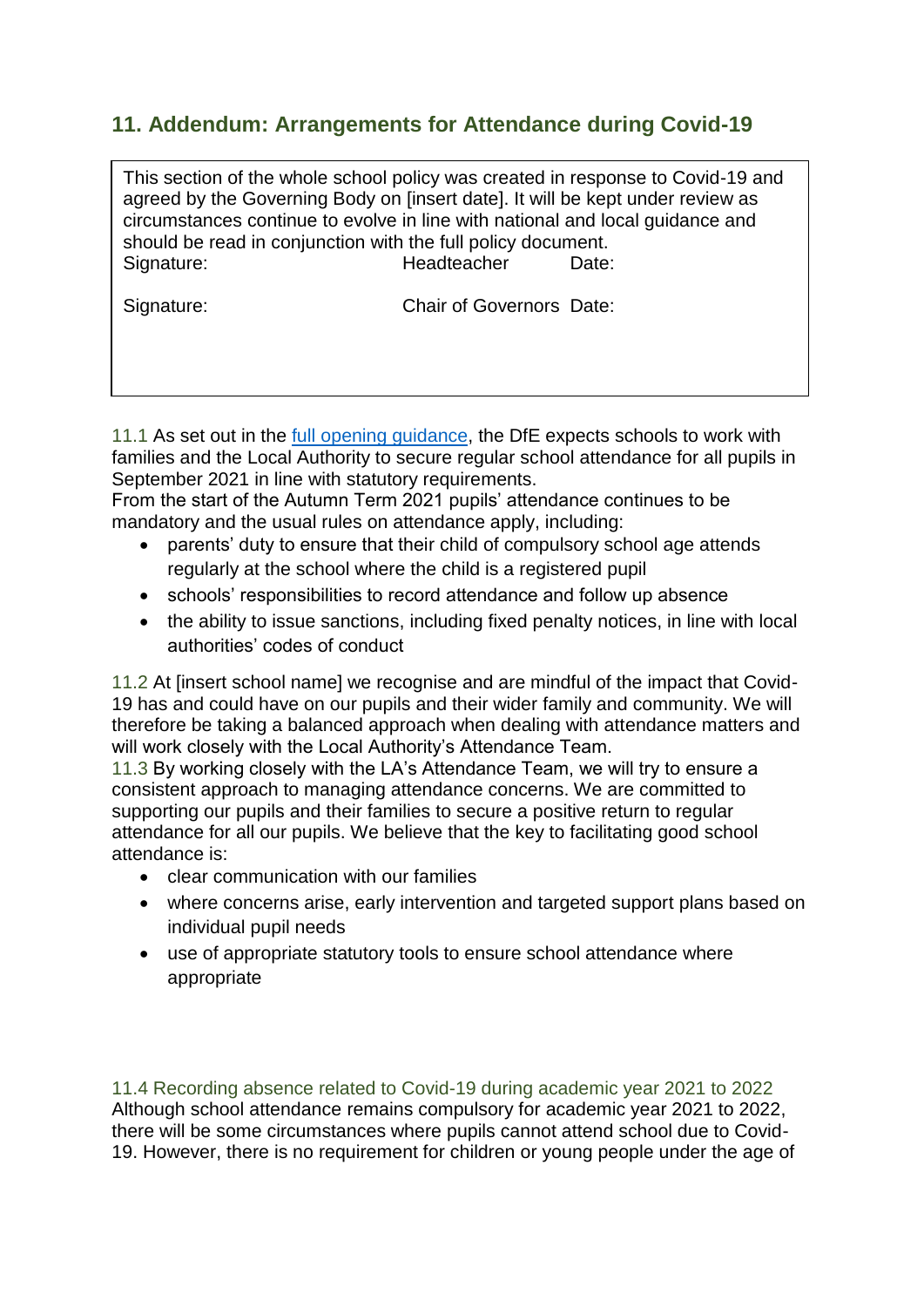18 years and 6 months, regardless of their vaccine status, to self-isolate whilst awaiting the results of their PCR test where they have been a close contact. The table below shows the national codes which all schools are required to use to record and monitor attendance and absence when absence is related to Covid-19:

| Code | Reason                                                                                                                                                                                                                                                                                                                                                                                                                                                                                                                                                                                            |
|------|---------------------------------------------------------------------------------------------------------------------------------------------------------------------------------------------------------------------------------------------------------------------------------------------------------------------------------------------------------------------------------------------------------------------------------------------------------------------------------------------------------------------------------------------------------------------------------------------------|
| X    | • absence accrued when pupils are required to self-isolate as they<br>have symptoms, but they have not yet had a positive test<br>• If a pupil is required to be in quarantine on arrival in, or return to, the<br>UK, code X should be used in the register<br>• Non-attendance in accordance with guidance from Public Health<br>England or the Department of Health and Social Care (DHSC)<br>The Department for Education have created a set of sub-codes to assist<br>schools when recording non-attendance related to coronavirus (COVID-19)<br>a link to these subcodes can be found here. |
|      |                                                                                                                                                                                                                                                                                                                                                                                                                                                                                                                                                                                                   |
|      | Absence accrued following a positive test should be recorded as code I<br>(illness) until they are able to return to school.                                                                                                                                                                                                                                                                                                                                                                                                                                                                      |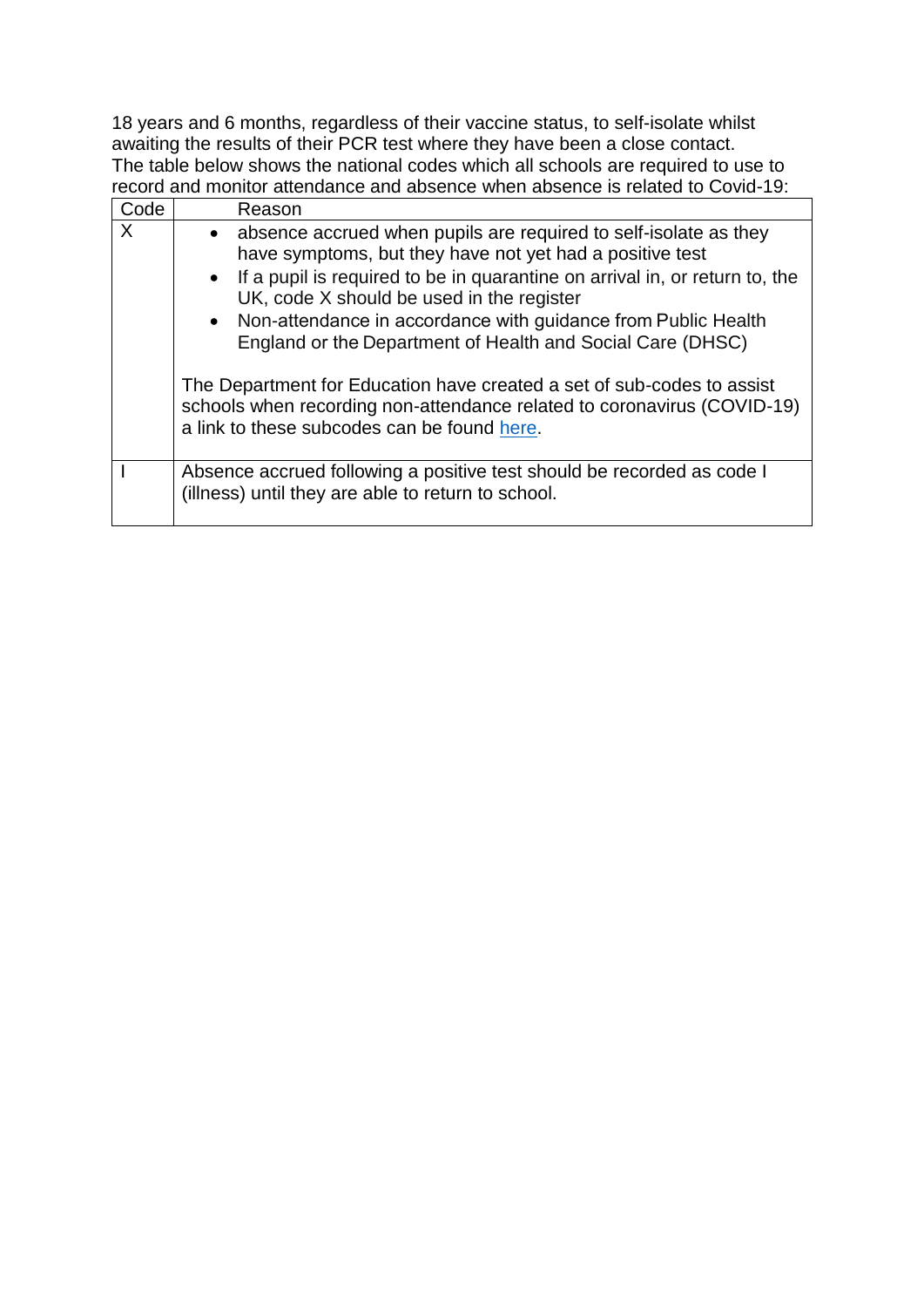#### Absence flowchart: Pupil exhibits symptoms of Covid-19



Absence flowchart: Pupil required to quarantine following travel abroad